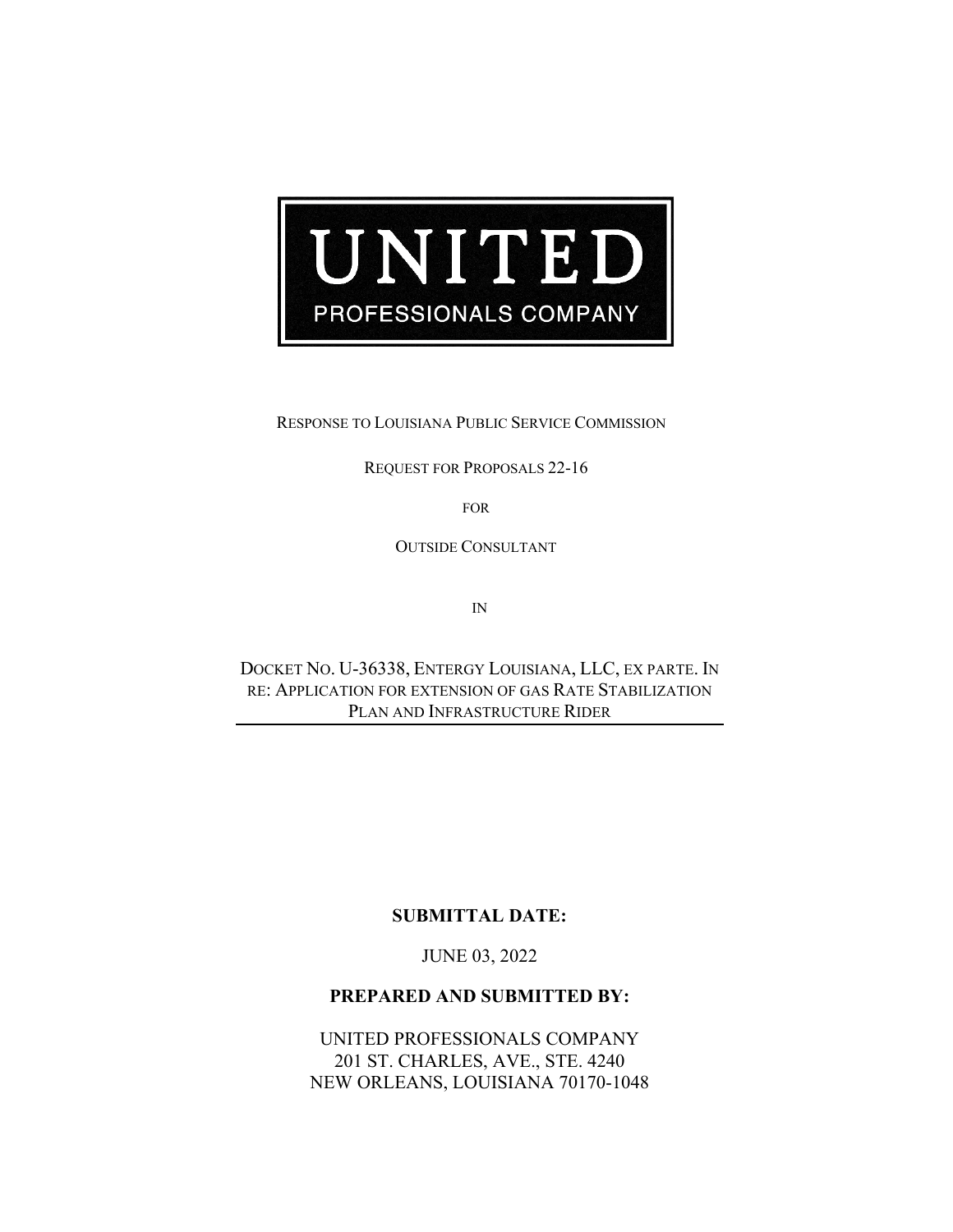# **TABLE OF CONTENTS**

| 1. |  |  |
|----|--|--|
|    |  |  |
|    |  |  |
|    |  |  |
|    |  |  |
|    |  |  |
|    |  |  |
|    |  |  |
|    |  |  |
|    |  |  |

Appendix A: Resumes of Sisung Professionals Assigned to RFP 22-16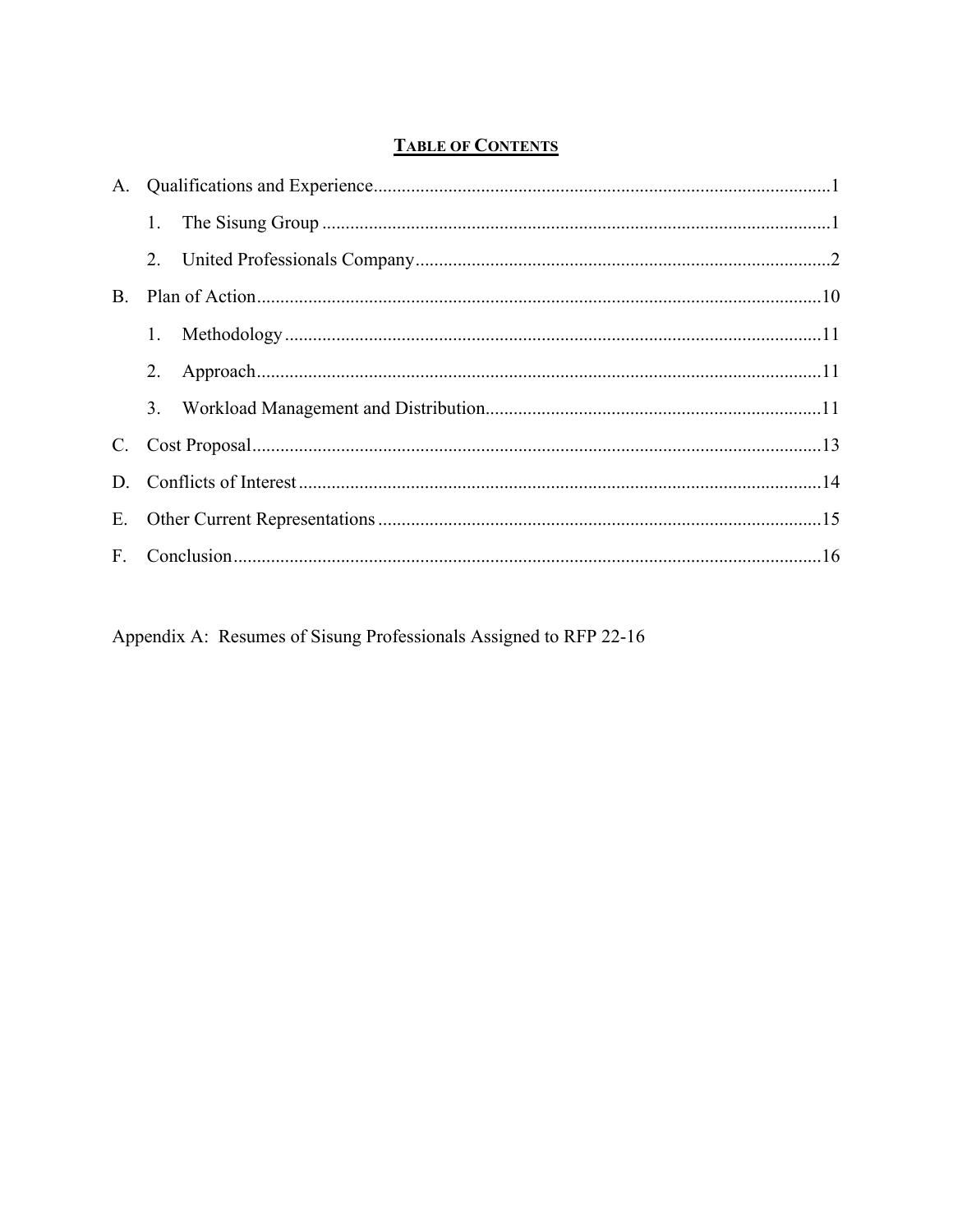#### **Executive Summary**

United Professionals Company ("UPC") is pleased to submit its response to the Louisiana Public Service Commission's ("LPSC" or "Commission") Request for Proposals for Outside Consultants 22-16. We hope to have the opportunity to assist Commission Staff ("Staff") in the review of Entergy Louisiana, LLC's ("ELL" or the "Company") request for a three-year extension of its gas Rate Stabilization Plan ("RSP") and a fifteen-year extension of its Infrastructure Investment Recovery Rider ("IIRR- G"), and to assist in the review of the Annual Evaluation Reports for each of the proposed 3 test years (2022-2024) ("this Docket"). UPC has a team of regulatory, utility finance, and economics professionals and consultants, the members of which were specifically selected for their ability to serve the needs of the LPSC. As a Louisiana firm, we take great pride in any and all work that we do that benefits the people of our state, and we believe this Docket provides just such an opportunity.

Our team of professionals and consultants has a vast amount of experience assisting Staff with reviewing ELL's Gas RSP and IIRR-G filings. Based on this experience, UPC is excited about the opportunity to assist Commission in-house Staff (Legal, Utilities, and Auditing Divisions) in reviewing ELL's request for an extension of its RSP and IIRR-G. We are fully prepared to work closely with in house Legal, Utilities, and Auditing Staff in this evaluation of the Company's Application in this Docket. In assisting Staff, we would draft data requests and review responses thereto; participate in informal meetings with Staff and ELL, Staff, and Intervenors; draft recommendation(s), including testimony, to the Commission, including any exhibits supporting the same; review and respond to any rebuttal testimony; prepare any necessary direct and cross-answering testimony; provide support in trial preparation, including cross-examination of witnesses and drafting pleadings and motions related thereto; and review and analyze potential stipulation terms. UPC commits to making out team of consultants available to participate in meetings, conference calls, status conferences, hearings, and other conferences with the Commission and its Staff, as well as attending any Business and Executive Session(s) that Staff deems necessary.

UPC appreciates this opportunity to respond to the Commission's RFP. We propose a total budget for the cost of labor and expenses for the completion of the services requested for LPSC RFP 22-16 are not to exceed \$110,000 (\$108,000 of Labor  $+$  \$2,000 of Expenses). Our professionals are excited about the opportunity to serve the Commission as an Outside Consultant in this Docket. UPC's local presence offers the LPSC the benefits of geographic proximity and a wealth of institutional knowledge. The multifaceted financial qualifications and experience offered by UPC's staff of regulatory and utilities finance experts and consultants, combined with our in-depth understanding of Louisiana laws, regulations and local issues, best position us to provide the Commission with the most extensive and comprehensive service. For more information on our knowledge and experience, please contact the client references that we have provided.

Very truly yours,

R. Lane Sisung Managing Director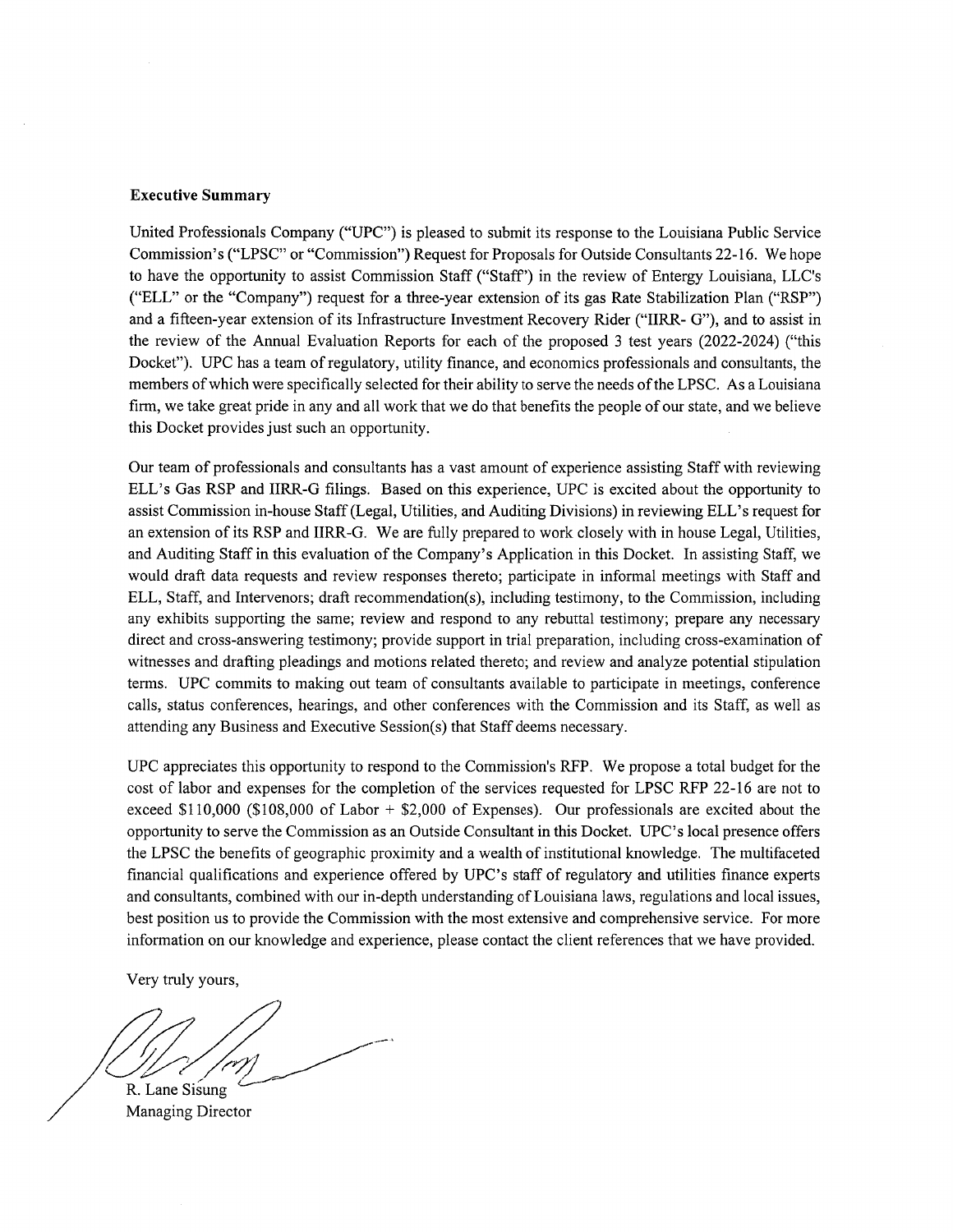### **A. QUALIFICATIONS AND EXPERIENCE**

# **1. The Sisung Group**

UPC is a member of the New Orleans, Louisiana-based Sisung Group, which is comprised of related Company that provide investment banking, asset management, venture capital and business consulting and development services to corporations, individuals, institutions and governmental agencies.

- **United Professionals Company ("UPC")** offers financial consulting, transaction structuring, business development, real estate development, and revenue and cash flow development services to clients operating in the public, private and non-profit sectors. UPC specializes in the areas of public utility financial and accounting analysis, mergers and acquisitions consulting, healthcare revenue maximization, public infrastructure and facilities development, energy efficiency and project management services.
- **Sisung Securities Corporation ("SSC")** is a full-service investment banking firm that offers a range of services, including equity and fixed income underwritings, financial advisory services and securities brokerage services in addition to other related financial services. Clients served include public, corporate, retail and institutional entities. SSC is registered with the Securities and Exchange Commission (SEC) and is a member of the Financial Industry Regulatory Authority (FINRA), the Municipal Securities Rulemaking Board (MSRB) and the Securities Investor Protection Corporation (SIPC).
- **Sisung Investment Management Services ("SIMS")** provides investment advisory services to corporate and public institutions, as well as to high net worth individuals. SIMS is an investment advisor registered with the Securities and Exchange Commission (SEC).
- **Sisung Capital** provides alternative financing products to small and medium-sized businesses, thus positively impacting economic development in the communities in which it invests. Sisung Capital invests capital and resources in Company in need of funding for growth and profitability. As a licensed Louisiana Capital Company ("CAPCO") and Business and Industrial Development Corporation ("BIDCO"), Sisung Capital has primarily focused its investments in Louisiana. By leveraging State tax credit incentive programs, Sisung Capital has assisted start-up and expanding Louisiana businesses in raising and investing over \$25 million dollars in communities throughout Louisiana. Sisung Capital has worked with Company operating in a wide variety of industries including: telecommunications, print manufacturing, construction, weatherization services, oil & gas, healthcare, media and government services sectors.

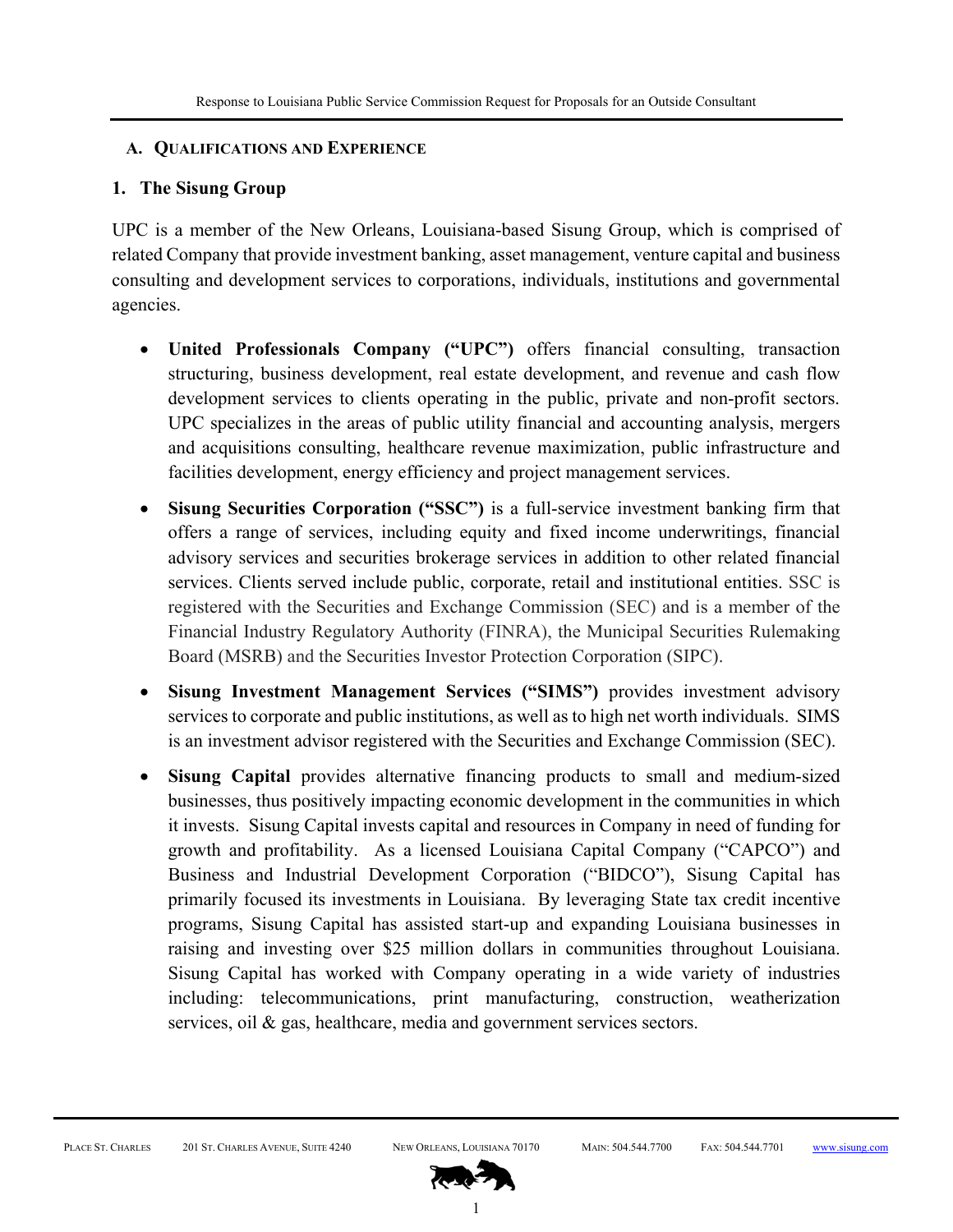

Unlike most financial firms which focus solely on financial matters, UPC and its affiliated Sisung Group companies have extensive experience in a broad range of financially related areas involving state and local governments

As demonstrated by the above, our professionals are highly experienced in multifaceted areas, including financial analysis, program design, government relations, legislative advocacy, policy initiatives, financing transactions, and legal and regulatory budgeting, planning, and administration.

More information on The Sisung Group is also available at www.sisung.com.

## **2. United Professionals Company**

UPC, which operates the Sisung Group's non-regulated financial advisory and consulting activities, provides clients operating in the public, private and non-profit sectors with a broad range of services from its Louisiana based offices. These services include, but are not limited to: financial analysis, transaction structuring, business plan development, real estate development, and revenue maximization. UPC's public sector clients include state governments, parish and county governments, cities, towns, state utility regulatory authorities, school districts, hospitals, levee districts, housing authorities, universities, port authorities, law enforcement districts, charter schools and more.

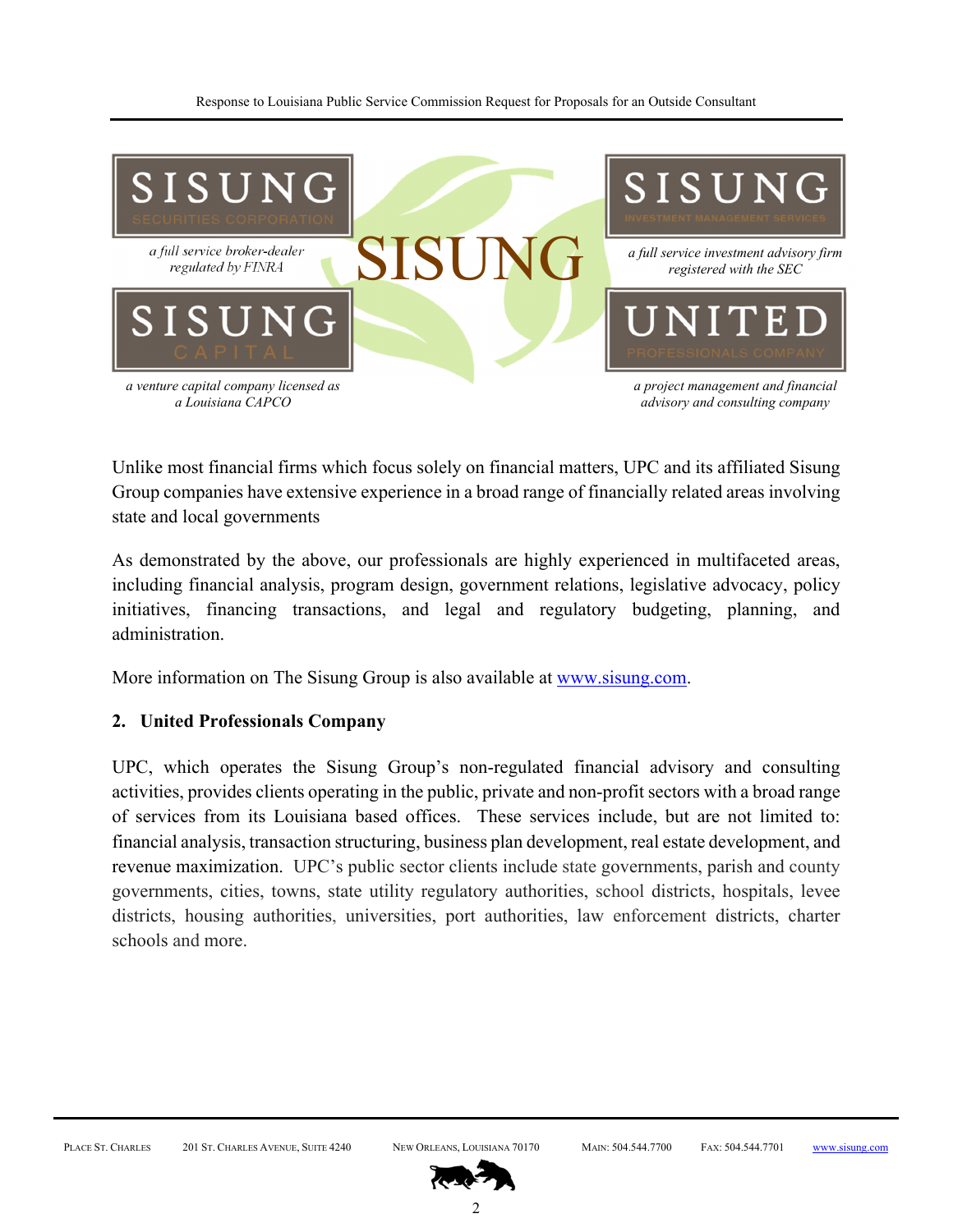UPC has extensive experience in a broad range of financially-related areas involving state and local government throughout Louisiana. UPC's dedicated and accomplished staff includes individuals with backgrounds as diversified as:

- Investment Bankers
- Securities Traders
- Financial Analysts
- Attorneys
- Certified Public Accountants
- Regulatory Economists
- Published Authors
- MBAs

Our professionals are highly educated, experienced, and published in multidisciplinary areas including:

- Financial Analysis
- Asset Acquisitions
- Program Design
- Program Management
- Policy Initiatives
- Government Relations
- Legislative Advocacy
- Financing Transactions
- Regulatory Budgeting, Planning, and Administration

Successfully utilizing the strengths, talents and expertise of our seasoned professionals, we are able to provide customized, quality service to our clients. Our professionals have represented local, state and federal issuing authorities, cities, parish and county governments, hospital districts, 501(c)(3) corporations, state agencies, state governments and commissions, and corporations.

As a specialty branch of these financial advisory and consulting services, UPC has built a team of regulatory and utility finance and economics professionals, the members of which were specifically selected for their ability to serve the needs of the LPSC. Members of the UPC team have an extensive experience analyzing the operations, books, and records of utility companies, particularly natural gas distribution companies, for the purpose of setting just and reasonable rates, including, but not limited to, calculation of rate base, rates of return, capital structure, formula rates/rate stabilization plans. We have detailed knowledge and experience regarding Louisiana resource acquisitions, certifications, regulatory law, and ratemaking principles. UPC's team of consultants all have direct experience with LPSC rulemakings and jurisdictional issues, applicable Commission and federal regulations, as well as the following:

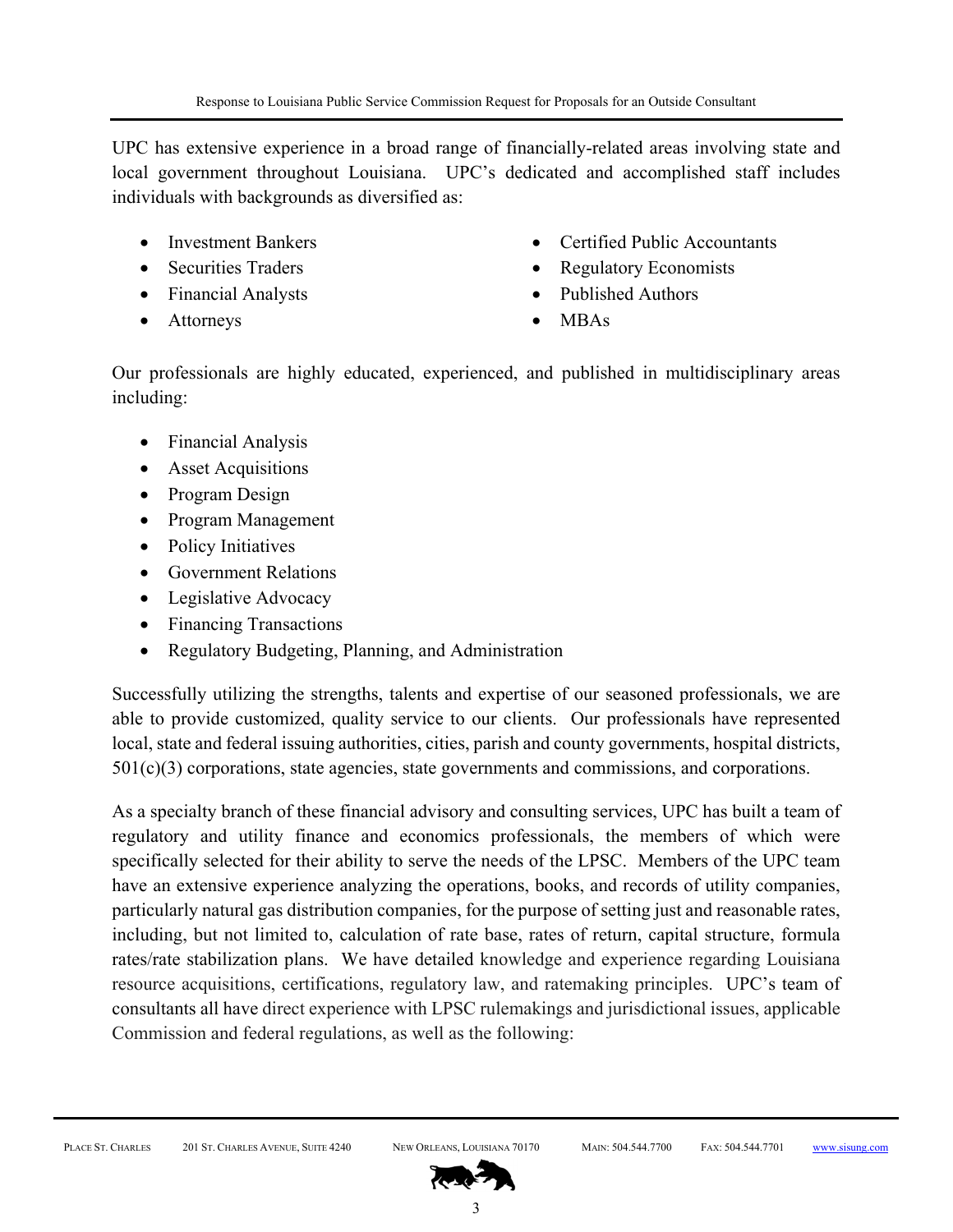- 1) Appropriate accounting standards and practices for natural gas public utilities, public utility accounting, and generally accepted auditing standards;
- 2) Appropriate ratemaking adjustments to be made to the utility's accounting records, including ELL's Annual Evaluation Report based on the RSP recently amended in Order No. U-35370, and as may be additionally modified herein;
- 3) Determination and calculation of the appropriate rate base of a utility plant investment dedicated to providing service;
- 4) Traditional cost-of-service and cost allocation methodologies supporting the revenue requirements among classes of customers;
- 5) The cost allocation methodologies for the allocation of investment and expenses between affiliates, including the relationship of the holding company to its subsidiary operating companies, the transfer of investment and costs between operating companies, and the provision of services between affiliates;
- 6) Cost of capital, including capital structure, cost of debt, cost of equity and rates of return;
- 7) Just and reasonable costs and prudent investments associated with providing reliable and quality service as recommended by NARUC;
- 8) Depreciation and taxation;
- 9) Public interest criteria for approval of utility investments; and
- 10) A detailed understanding of the major functional areas of a regulated natural gas utility.

UPC's team of regulatory and utility finance and economics professionals is well qualified to provide the services that the LPSC has requested in Request for Proposal 22-16. Our organization has an extensive amount of practical experience in the field of public utility practice that includes similar practice before the LPSC and other regulatory agencies, and a vast knowledge of Louisiana ratemaking standards and regulatory law. All members of our team are experienced in participating in cases involving public utility regulation, or other regulatory issues on administrative and judicial levels, including the presentation of direct testimony or report and recommendations, assistance in developing cross examination of adverse witnesses, and the analysis of comments and exceptions to proposed recommendations. Our team of professionals has significant experience in the presentation of recommendations involving public utility regulation and other regulatory issues on administrative and judicial levels. Our professionals have practiced before, and acted as expert witnesses in complex cases before, regulatory agencies such as the LPSC, Securities and Exchange Commission ("SEC"), the Federal Energy Regulatory Commission ("FERC"), and the Financial Industry Regulatory Authority ("FINRA"). The attorneys who work in-house for UPC have been published on topics covering a wide range of law.

Collectively, the UPC professionals possess a full understanding and ability to assist Commission Staff in reviewing the issues related to this Docket. Indeed, the combination of our team members' educational backgrounds, achievements, specific expertise, and prior experience serving the

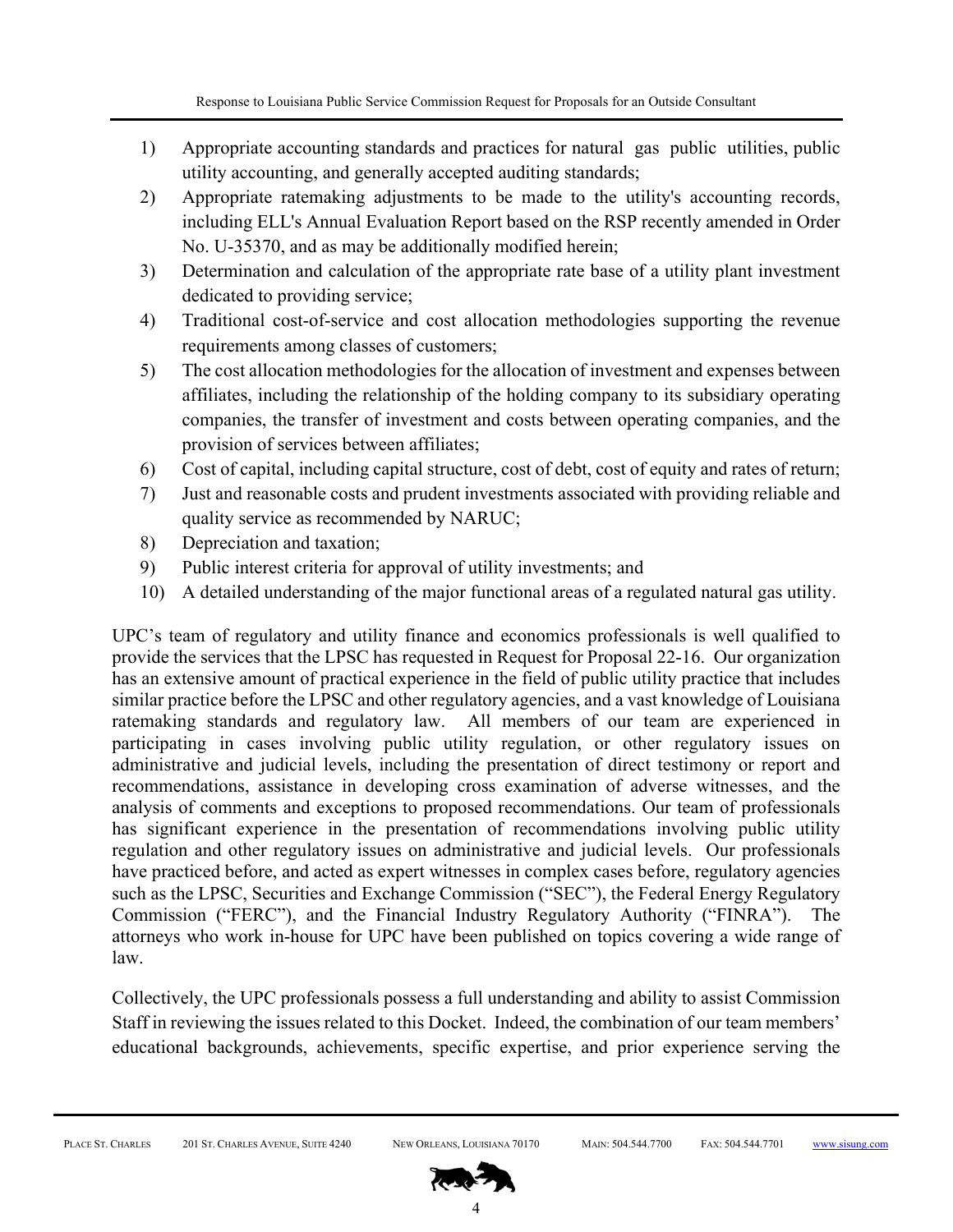Commission best positions us to provide the LPSC and Staff with the most extensive and comprehensive consulting services available to it on this Docket.

The resumes of our highly qualified professionals who would be assigned to assist the Commission, as well as the functions that would be performed by each, are detailed in *Appendixes A*. We have included a full resume for each staff member and consultant who will be assigned to work on this Docket, including names, positions, education, and professional experience. UPC reserves the ability to supplement its team, if necessary, and with approval of Commission Staff, in order to provide the Commission with the very best service on this Docket.

Some of the United Professionals Company's unique accomplishments include:

- Serving the Commission on *Docket No. U-33983 In Re: Docket No. U-33983 Review of Entergy Louisiana, LLC's Motion for Extension of gas Rate Stabilization Plan by assisting the Commission's Legal Staff by conducting a review of Entergy Louisiana, LLC's Motion for Extension of Gas Rate Stabilization Plan, and assisting with the review of Annual Evaluation Reports for each of the three proposed test years.*
- Serving the LPSC on Commission on *Docket No. U-34434, Atmos Energy Corporation, ex parte. In re: 2016 Rate Stabilization Clause filing for Louisiana Gas Rate Division, by assisting Staff in reviewing Atmos's Gas Rate Stabilization Clause Filing for the Trans Louisiana Rate Division.*
- Serving the LPSC on Commission on *Docket No. U-34343, Atmos Energy Corporation, ex parte. In re: 2016 Rate Stabilization Clause filing for Trans Louisiana Gas Rate Division, by assisting Staff in reviewing Atmos's Gas Rate Stabilization Clause Filing for the Trans Louisiana Rate Division.*
- Serving the Commission on *Docket No. U-33925, Atmos Energy Corporation, ex parte. In re: 2015 Rate Stabilization Clause filing for Trans Louisiana Gas Rate Division, by assisting Staff in reviewing Atmos's Gas Rate Stabilization Clause Filing for the Trans Louisiana Rate Division.*
- Serving as an independent technical consultant in *Docket No. I-33013, Southwestern Electric Power Company, ex parte. In re: 2013 Integrated Resource Planning process for SWEPCO pursuant to General Order dated April 20, 2012, by assisting the LPSC in reviewing and evaluating the Company's integrated resource plan filings, including comprehensive sets of potential resource options, supply-side, demand-side and economic transmission resource options, to determine a base or "reference resource" plan that offers the most economic and reliable combination of resources satisfying the forecasted load requirements.*
- Serving as an independent technical consultant in Docket No. I-34715, *In re: Request to Initiate the Integrated Resource Plan process pursuant to the General Order dated April 20,* 2012.

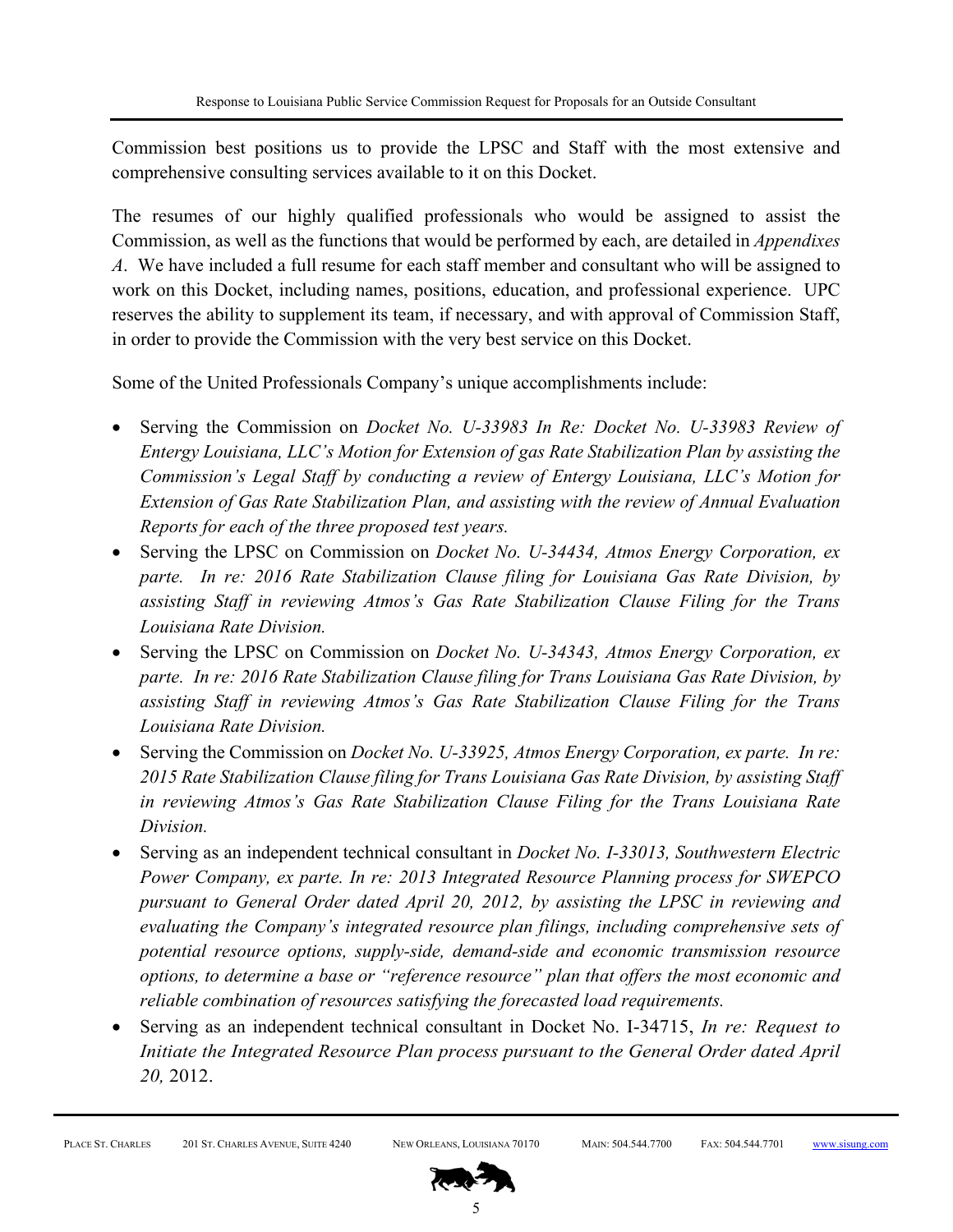- Serving the Commission through assisting Commission Staff in participating in and monitoring the Southwestern Power Pool related matters.
- Serving as an independent technical consultant in Docket No. U-34619, *In re: Application of Southwestern Electric Power Company (SWEPCO) for Expedited Certification and Approval of the Acquisition of Certain Renewable Resources and the Construction of a Generation Tie Pursuant to the 1983 and/or I 994 General Orders.*
- Serving the Commission in Docket No. U-35324, *Application of Southwestern Electric Power Company (SWEPCO) for Certification and Approval of the Acquisition of Certain Renewable Resources and the Construction of a Generation Tie Pursuant to the 1983 and/or 1994 General Orders.*
- Serving the LPSC on Commission on LPSC *Docket No. U-33434 Joint Application of Cleco Power, LLC and Cleco Partners L.P. for: (i) Authorization of the Change of Ownership and Control of Cleco Power LLC and (ii) Expedited Treatment*
- Serving the LPSC on Commission on LPSC *Docket No. U-33848 Cleco Power LLC Formula Rate Plan June 2015 Monitoring Report*
- Serving the LPSC on Commission on LPSC *Docket No. U-34289 Cleco Power LLC Formula Rate Plan – June 2016 Monitoring Report and pursuant to U-32507 Prudence Review of Cleco's Installation of MATS Emissions Control Equipment at Dolet hills Power Station, Rodemacher Power Station Unit No. 2, and Madison Unit No. 3*
- Serving the LPSC on Commission on LPSC *Docket No. U-34617 Application of Cleco Power LLC requesting Commission consideration of a Proposed Physical Bilateral Hedge Program, pursuant to General Order R-32975*
- Serving the LPSC on Commission on LPSC *Docket No. U-34974 In Re: Application of Cleco Corporate Holdings LLC and Cleco Power LLC for (i) Authorizations, Waivers, and Regulatory Interpretations of Certain Provisions of LPSC Order No. U-33434-A; (i) Authorization for Cleco Corporate Holdings, LLC to Pledge its Ownership Interest in Cleco Power LLC; and (iii) Expedited Treatment*
- Serving the LPSC on Commission on LPSC *Docket No. U-35049 Cleco Power LLC, LPSC Docket U-35049, In Re: June 2018 Monitoring Report - Application of Cleco Power LLC for: (i) Authorization to Implement Rate Reductions resulting from the Tax Cuts and Jobs Act of 2017; (ii) Authorization to Modify Certain Tariffs in connection with such Rate Reductions; (iii) Authorization to Implement Residential Base Revenue Decoupling; and (iv) Expedited Treatment*
- Serving the LPSC on Commission on LPSC *Docket No. U-34687 Cleco Power LLC Formula Rate Plan- June 2017 Monitoring Report*
- Serving the LPSC on Commission on LPSC *Docket No. U-32631 Application of Cleco Power LLC for: (i) public interest finding in favor of the transfer of functional control of certain transmission assets to the Midwest Independent Transmission System Operator, Inc.*

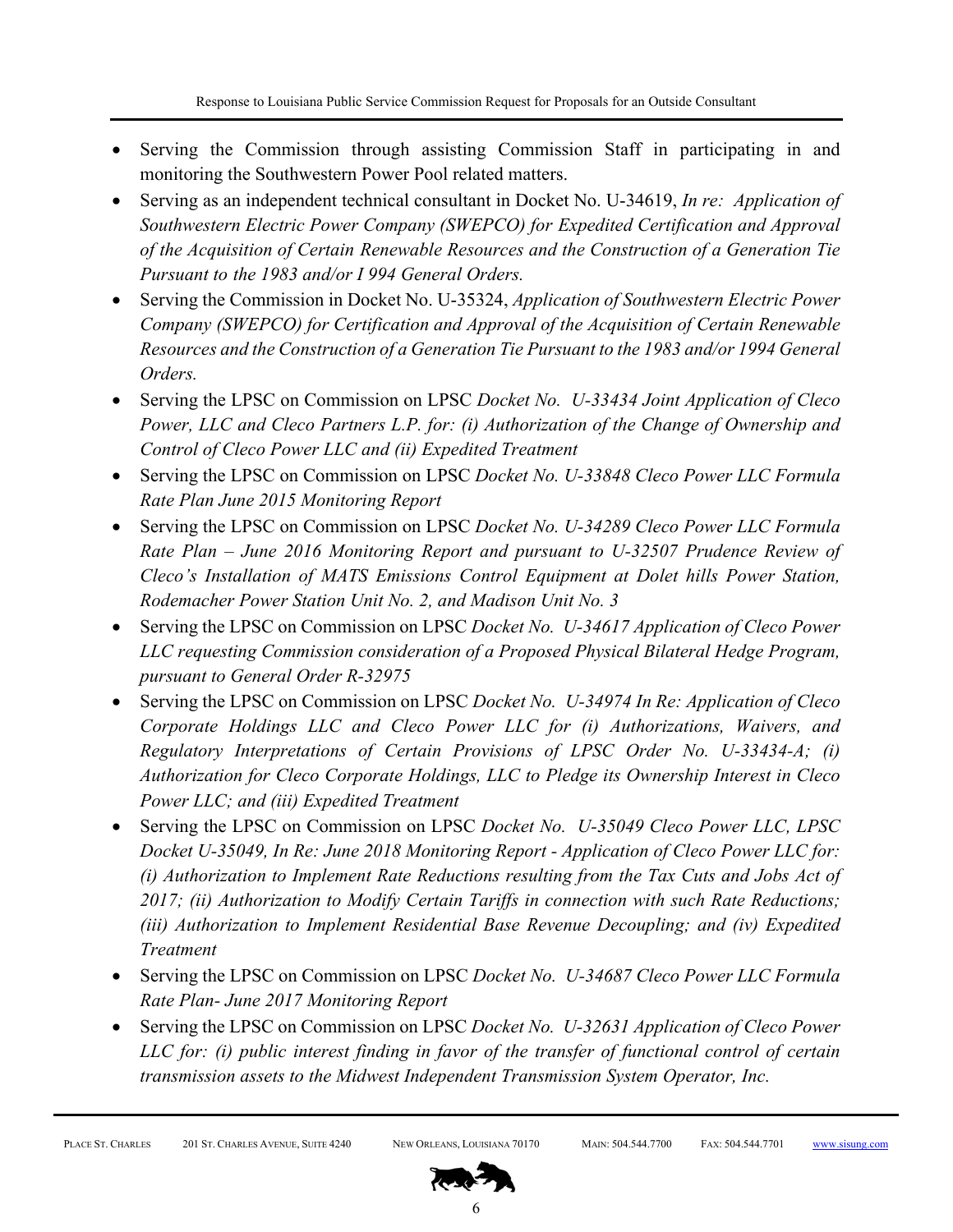- Serving the LPSC on Commission on LPSC *Docket No. U-34501 Cleco Power LLC, ex parte. Application Regarding the Costs and Benefits of Continued Participation in the Midcontinent Independent Systems Operator, Inc. Regional Transmission Organization*
- Serving the LPSC on Commission on FERC *Docket No. EC18-63 Joint Application for Order Authorizing Disposition of Jurisdictional Facilities Under Section 203 of the Federal Power Act of the Cleco and NRG Applicants*
- Serving the LPSC on Commission on FERC *Docket No. ER17-1368 Cleco Power, LLC System Support Resource ("SSR") Payment for Teche Power Station Unit 3*
- Serving as an independent technical consultant in *Docket U-33244 Entergy Louisiana, LLC and Entergy Gulf States Louisiana, LLC, ex parte, In re: Submission of Business Combination Study regarding potential business*
- Serving the Commission as an independent outside consultant on *Docket No. U-33605 Joint Application of Entergy Gulf States Louisiana, L.L.C. and Entergy Louisiana, LLC. for Certification of the Louisiana Economic Transmission Project in Accordance with Louisiana Public Service Commission General Order dated October 10, 2013 in Docket No. R-26018*
- Serving the Commission as an independent outside consultant on *Docket No. U-33645 Application of Entergy Gulf States Louisiana, L.L.C. for Certification of the Lake Charles Transmission Project in Accordance with Louisiana Public Service Commission General Order dated October 10, 2013 in Docket No. R-26018.*
- Providing written and live testimony before the Commission to address and advise the Commission regarding the securitization bonds issued by Entergy Louisiana Investment Recovery Funding I, L.L.C., the designated special purpose entity created by ELL for recovery of the costs related to the Little Gypsy 3 repowering project, and the Commission's issuance of a financing order issued under Louisiana's 2010 enabling legislation, as codified in LA. R.S. 45:1251-1216 ("Entergy Little Gypsy Securitization Docket")
- Acting as outside consultant to the Commission in reviewing issues related to the evaluation of the proposed transfer of transmission assets in *Docket No. U-32538- Entergy Louisiana, LLC, Entergy Gulf States Louisiana, LLC, Mid South TransCo LLC, Transmission Company Louisiana I, LLC, Transmission Company Louisiana II, LLC, ITC Holdings Corp. and ITC Midsouth LLC, ex parte. In re: Joint Application for Approval of Change of Ownership of Electric Transmission Business, for Certain Cost-Recovery Adjustments, and for Related Relief and the related dockets before the Federal Energy Regulatory*
- Acting as outside consultants to the Commission in reviewing issues related to the evaluation of *Docket No. 32707- Entergy Gulf States, LLC, In re: Application for Authority to Change Rates, Approval of Formula Rate Plan and for Related Relief* and *Docket No. 32708- Entergy Louisiana, LLC, In re: Application for Authority to Change Rates, Approval of Formula Rate Plan and for Related Relief*

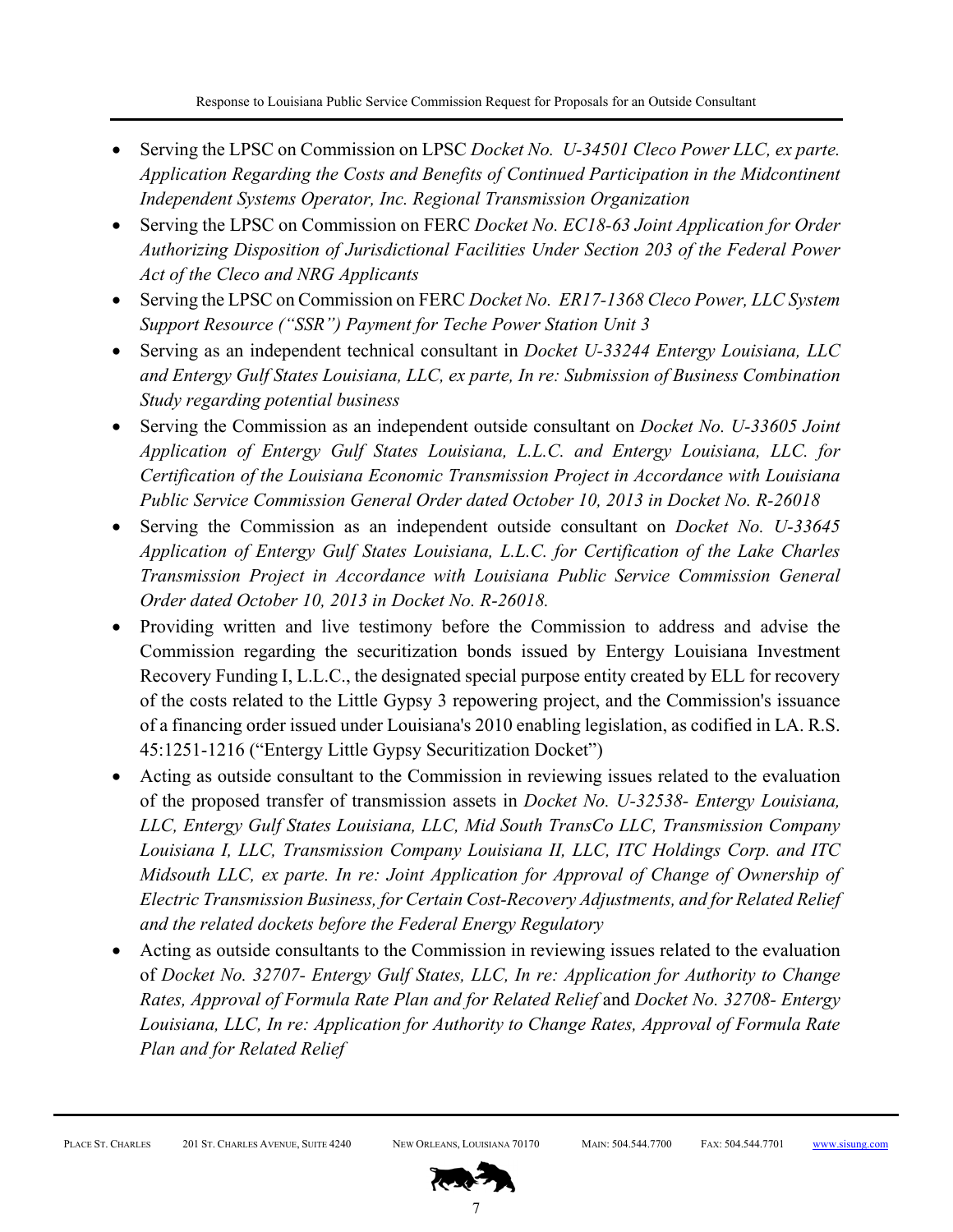- Performing financial analysis and rendering testimony on the proposed issuance and securitization of storm recovery bonds, under La. R.S. 45:1331-1328, for permanent ratefinanced recovery of system restoration costs related to Hurricanes Isaac and the replenishment of storm reserve escrow accounts in *Docket No. U-32764 Energy Gulf States Louisiana LLC and Energy Louisiana LLC, ex parte. In re: Joint Application for Recovery in Rates of Costs Related to Hurricane Isaac, Determination of Appropriate Storm Reserve Escrow Amounts and Related Relief*
- Serving as an independent outside consultant to the Commission in *Docket No. U-34289, Cleco Power LLC, ex parte. In re: Formula Rate Plan-June 2016 Monitoring Report*
- Serving as an independent outside consultant to the Commission in *Docket No. U-33848, Cleco Power LLC, ex parte. In re: Formula Rate Plan-June 2015 Monitoring Report*
- Serving as an independent outside consultant to the Commission in *Docket No. U-33434, Joint Application of Cleco Power, LLC and Cleco Partners, L.P. for: (I) Authorization for the Change of Ownership and Control of Cleco Power, LLC and (II) Expedited Treatment*
- Serving the Commission as an independent outside consultant on *Docket No. U-33510 Entergy Gulf States Louisiana, LLC's Upcoming Filing Regarding Acquisition of two power blocks located at Union Power Station*
- Serving the Commission through assisting Commission Staff in participating in and monitoring the Midcontinent Independent System Operator, Inc., Organization of MISO States, and Entergy Regional State Committee related matters
- Serving as an Outside Technical Consultant in *Docket No. R-26968-LPSC, ex parte, In re: Review of the General Order Dated March 12, 1999*
- Serving the Commission on *Docket No. R-32975-LPSC, ex parte, In re: Examination of longterm natural gas hedging proposals, by assisting in: determining whether it is in the public interest for LPSC-jurisdictional investor owned utilities to accept long-term (five, seven, ten and fifteen year), fixed-price hedging proposals for natural gas supply contracts, and if so, determining and/or developing an appropriate methodology for expedited, streamlined Commission approval of such contracts*
- Serving as an independent outside consultant to the Commission in *Docket No. U-33848, Cleco Power LLC, ex parte. In re: Formula Rate Plan-June 2015 Monitoring Report*
- Serving as an independent outside consultant to the Commission in *Docket No. U-33434, Joint Application of Cleco Power, LLC and Cleco Partners, L.P. for: (I) Authorization for the Change of Ownership and Control of Cleco Power, LLC and (II) Expedited Treatment*
- Serving the Commission on *Docket No. U-33974 Entergy Gulf States Utilities, L.L.C. ex parte. In re: 2015 Rate Stabilization Plan Filing, by assisting Staff in reviewing EGSL's Gas Rate Stabilization Plan Filing*
- Serving the Commission on *Docket No. R-32138-Wastewater Treatment Systems & Operations, LLC, ex parte. in relation to the request for an increase in water and wastewater*

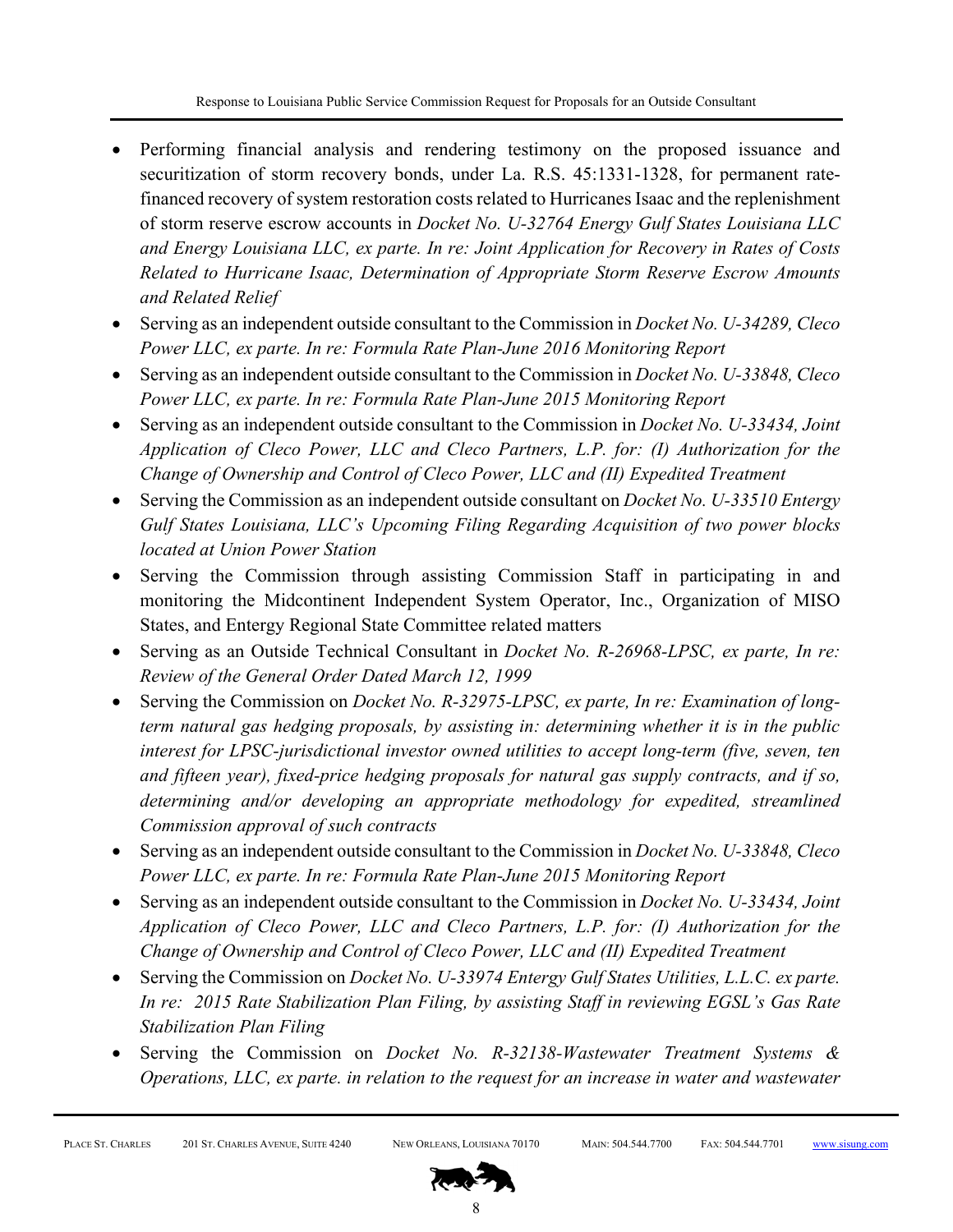*rates by assisting in reviewing, documenting and verifying the upgrades that Wastewater Treatment Systems & Operations, LLC has stated it has made in filings in the above-captioned docket* 

- Developing and implementing innovative strategies to assist healthcare providers, local governments, and the Louisiana Department of Health and Hospitals ("DHH") to finance services through utilization of unused Medicaid Upper Payment Limit Caps ("UPL's"), Certified Public Expenditures ("CPE's"), Intergovernmental Transfers ("IGT's") and Public Private Partnerships ("PPP's")
- Design and administrative management of a statewide financing and construction program for the Louisiana Community and Technical College System including budgeting, accounting, financial advisory services for bond issues, construction fund investment management, board presentations, and other administrative services

As demonstrated by the above, our professionals are highly experienced in multifaceted areas, including financial analysis, program design, government relations, legislative advocacy, policy initiatives, financing transactions, and legal and regulatory budgeting, planning, and administration.

Provided below are a list of five (5) references who can speak on behalf of the United Professional Companies abilities, integrity, and professional reputation in acting as financial advisor to a private or governmental entity.

| <b>Client</b>                                                                          | <b>Lead Contact</b>                           | <b>Telephone</b>   |
|----------------------------------------------------------------------------------------|-----------------------------------------------|--------------------|
| Louisiana Senate                                                                       | John Alario<br>Retried Senate President       | $(504)$ 289-7428   |
| Louisiana Community and Technical<br>College System                                    | Dr. Monty Sullivan<br>President               | $(225)$ 922-2800   |
| West Jefferson Medical Center<br>(Jefferson Parish Hospital<br>Service District No. 1) | Nancy Cassagne<br><b>Retired CEO</b>          | $(504)$ 715-6093   |
| Terrebonne General Medical Center                                                      | Diane Yeates<br><b>COO</b>                    | $(985) 873 - 4640$ |
| Louisiana Public Service Commission                                                    | Eve Kahao Gonzalez<br><b>Former Secretary</b> | $(225)$ 505-6161   |

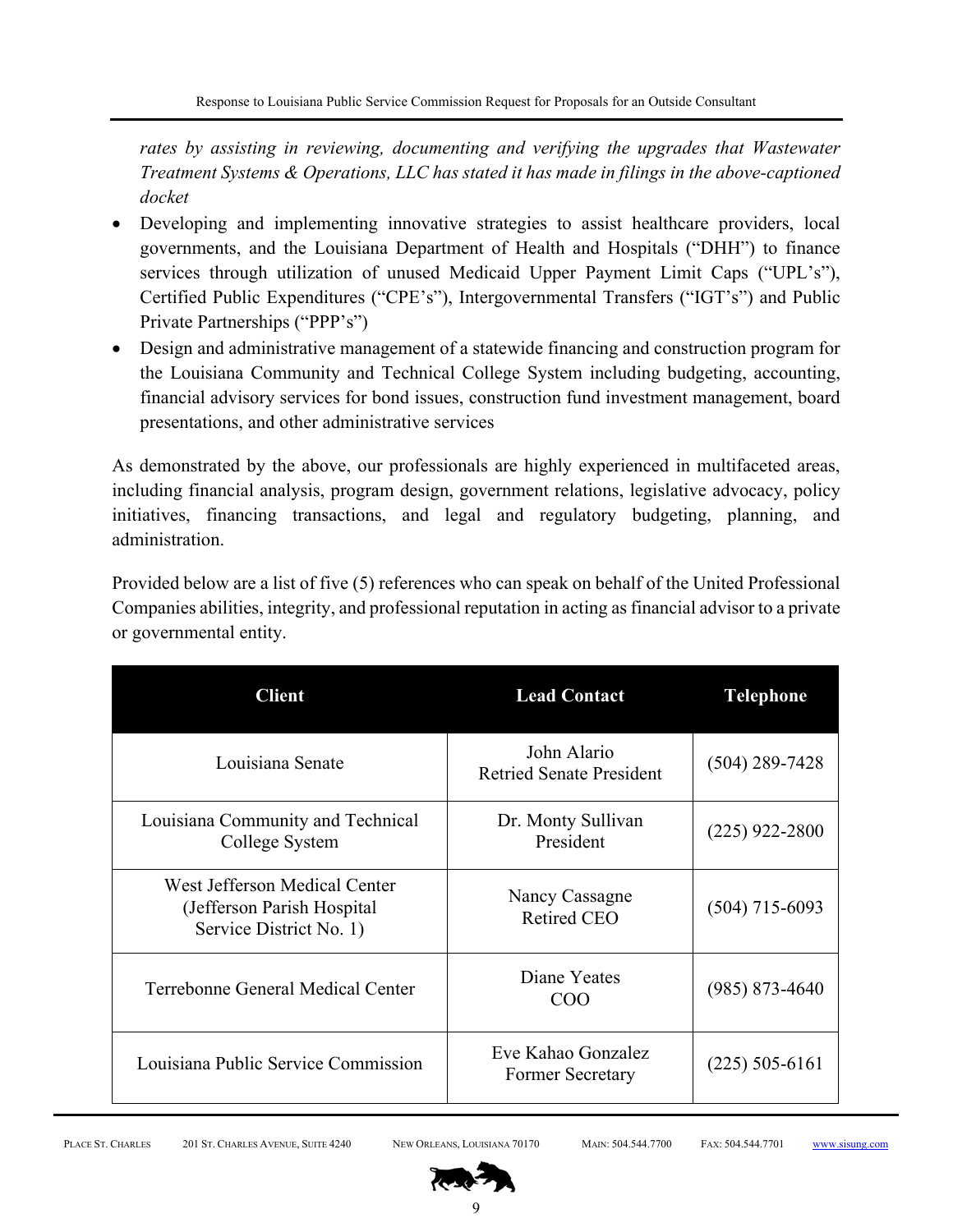# **B. PLAN OF ACTION**

We are fully prepared to assist the Commission's in-house Staff in analyzing the Company's Application in this Docket. The Commission's RFP makes clear that the time anticipated to complete the Scope of Representation for the review of the Company's Application, through recommendation, and approval in this Docket (referred to herein as "Phase I") is approximately 6 months, but that the scope of work provided for this Docket shall also include the estimated 4-6 month reviews of the Company's Annual Evaluation Reports for test years 2022, 2023, and 2024 (referred to herein as "Phase II") ("Period of Representation"). As a result, our Plans of Action is tailored towards those two different, Phase I and Phase II, Periods of Representation.

If selected, our team of qualified consultants would work closely with the Commission, Commission Staff in its Phase I review and analyses. Our team of qualified consultants would work closely with the Commission and its Staff in assisting with reviewing and determining the Company's Application to ensure compliance with all applicable Commission Orders.

During Phase I, UPC would:

- Review ELL's application, including the direct testimony of witnesses, supporting documentation, and associated cost effects;
- Review any testimony and supporting documentation filed by Intervenors;
- Participate in informal meetings with Staff and the Company;
- Draft and assist in the drafting of data requests;
- Review, and/or assist in reviewing of, discovery;
- Draft and prepare pre-filed testimony in support of Staff's ultimate recommendations, together with exhibits supporting testimony;
- Review the pre-filed direct testimony of any intervenors;
- Draft and assist in the drafting and review of data requests on other parties' direct testimony;
- Assist in the preparation of cross-answering testimony;
- Review direct and cross-answering testimony prepared by other parties;
- Reviewing and responding to any rebuttal testimony;
- Participate in formal status conferences, pre-trial conferences, and depositions;
- Review and analyzing potential stipulation terms;
- Assist in trial preparation, including cross-examination of witnesses and drafting pleadings and motions related thereto; and
- Prepare for, and participate in, a hearing or stipulated hearing, including providing expert testimony before an administrative law judge;
- Assist Staff in preparation of any pre-and post-hearing briefs or filings;
- Assist in drafting a recommendation(s), including testimony, to the Commission, including any exhibits supporting the same; and

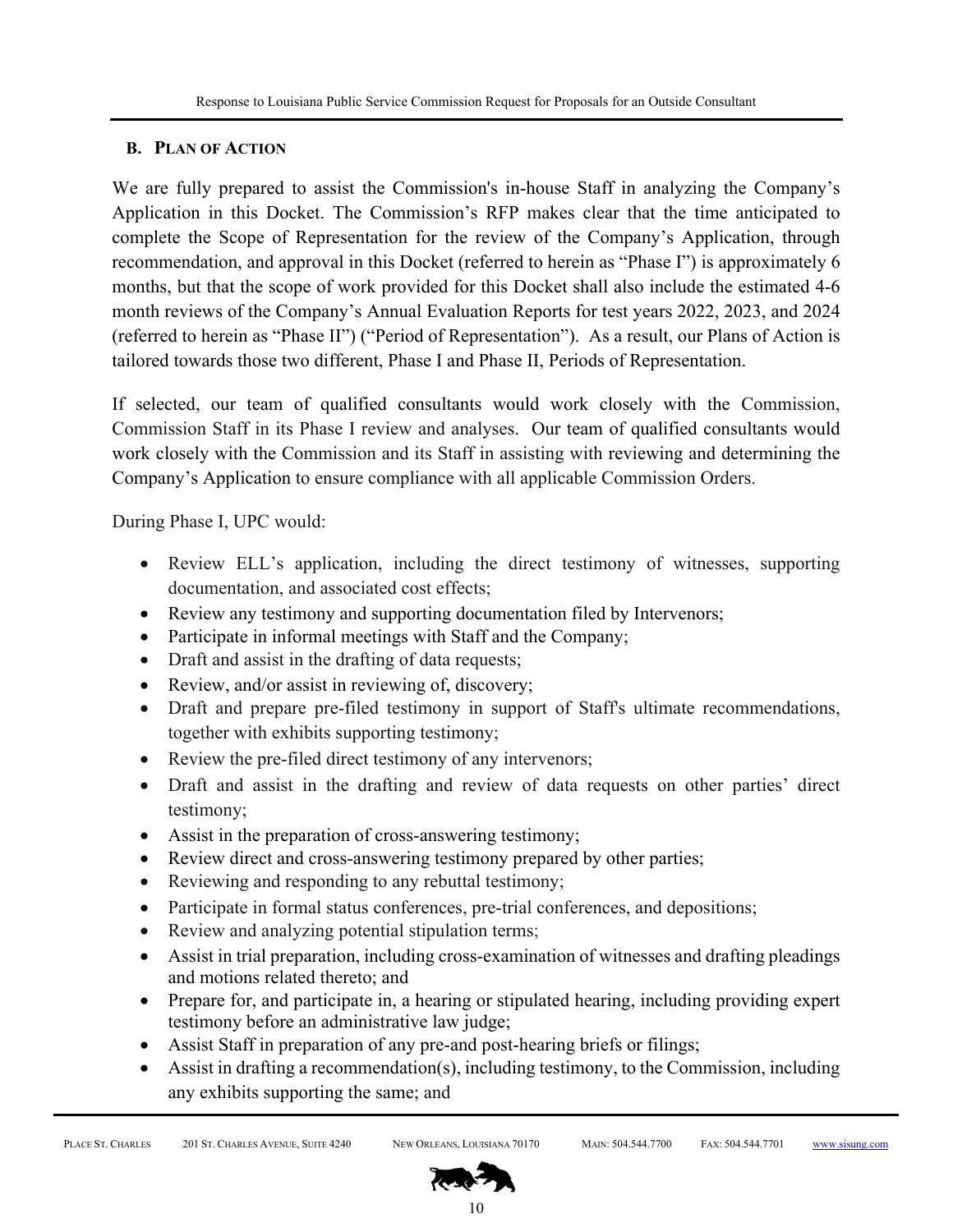- Assist in drafting any required briefing sheets to the Commission;
- Assist in any settlement discussions and/or stipulation hearings and attendance and testifying at the Commission's B&E.

During each of the annual periods covered by Phase II, UPC would:

- Monitor, review, and audit the Company's Annual Evaluation Report Filings to ensure compliance with applicable LPSC ordering requirements;
- Draft data requests and review responses thereto;
- Participate in meetings, conference calls, status conferences, hearings, and other conferences with the Commission and its Staff, as well as attending any Business and Executive Session(s) that Staff deems necessary;
- Draft, and assist in drafting Staff's Reports and Recommendation(s), including any required testimony and exhibits supporting the same, to the Commission;
- Assist in drafting any required briefing sheets to the Commission;
- Attend and testify at any required Commission's B&Es.

If selected, our team of professionals would make ourselves available to participate in informal conference calls, meetings and conferences with the Commission and its Staff, and attend any Business and Executive Sessions that the Staff deems necessary through the conclusion of the Docket and a final Commission vote.

# **1. Methodology**

The methodology that UPC proposes to utilize in serving the LPSC in this Docket leverages our team's in-depth understanding of Commission and state of Louisiana law and regulatory precedent, the regulatory process, and our team of specially-selected professionals' prior experience serving the LPSC on related issues.

# **2. Approach**

If UPC is selected as the Commission's Outside Consultant, our team would actively work to ensure that the Commission and Staff are provided with any and all resources necessary to complete the scope of representation. The UPC approach uses a collaborative, standardized methodology that ensures efficiency, effectiveness, and proper controls. As such, detailed below is an outline of UPC's proposed approach for assisting the Commission Staff in the evaluation of the UPS acquisition prospect. UPC fully understands, however, that if chosen, the Commission and its Staff shall determine how the tasks will be carried out.

# **3. Workload Management and Distribution**

UPC's staff utilizes a collaborative and fluid team approach. R. Lane Sisung and Paul T. Chastant, III will serve as contacts to LPSC, with Mr. Sisung serving as the primary contact. Mr. Sisung

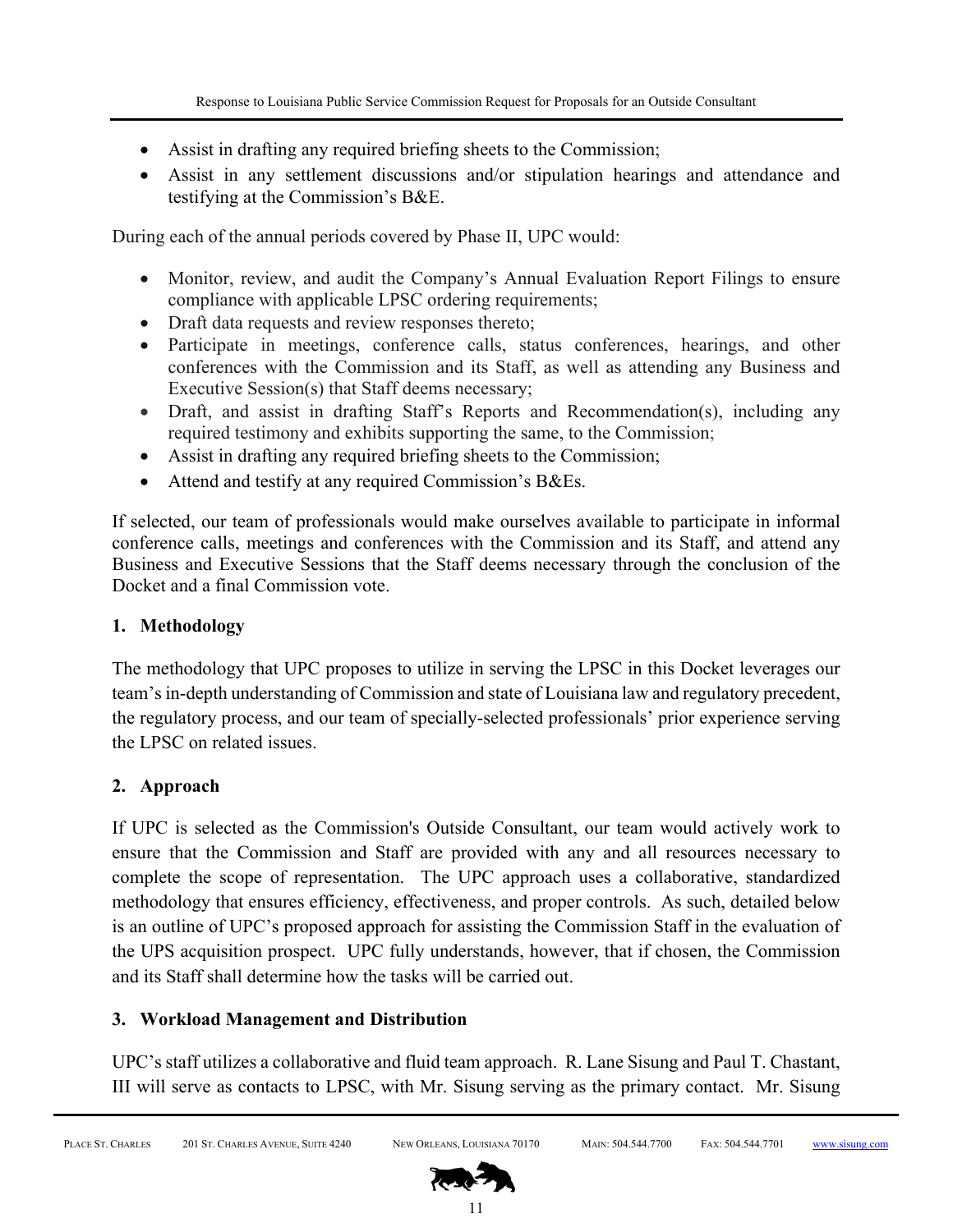and the team will remain in constant contact with Commissioners, Commission Staff, and intervening parties regarding any and all material matters so as to provide seamless coverage for the LPSC. Together, we will work with Commissioners, Commission Staff and intervening parties to assess needs, determine deliverables and timelines, coordinate our firm's resources, and schedule meetings with the LPSC and other parties to provide analysis and advice.

Mr. Sisung will draw upon our individual team members' expertise as needed for understanding and edification on individual issues. By assigning the proper specialist to individual issues as they arise, with Mr. Sisung acting as program administrator, we will be able to effectively meet LPSC's needs. All of this resource coordination will take place seamlessly.

We anticipate a close working relationship with the Commissioners and Commission Staff. All LPSC personnel will have Mr. Sisung and the rest of his team's contact information. Commissioners, Commission Staff, and parties will be encouraged to reach out to Mr. Sisung with any questions or concerns. We believe that our process ensures that the work products and deliverables will exceed the quality standards that the LPSC expects from the Independent Technical Consultant awarded this contract. UPC fully understands, however, that if chosen, the Commission and its Staff shall determine how the tasks will be carried out.

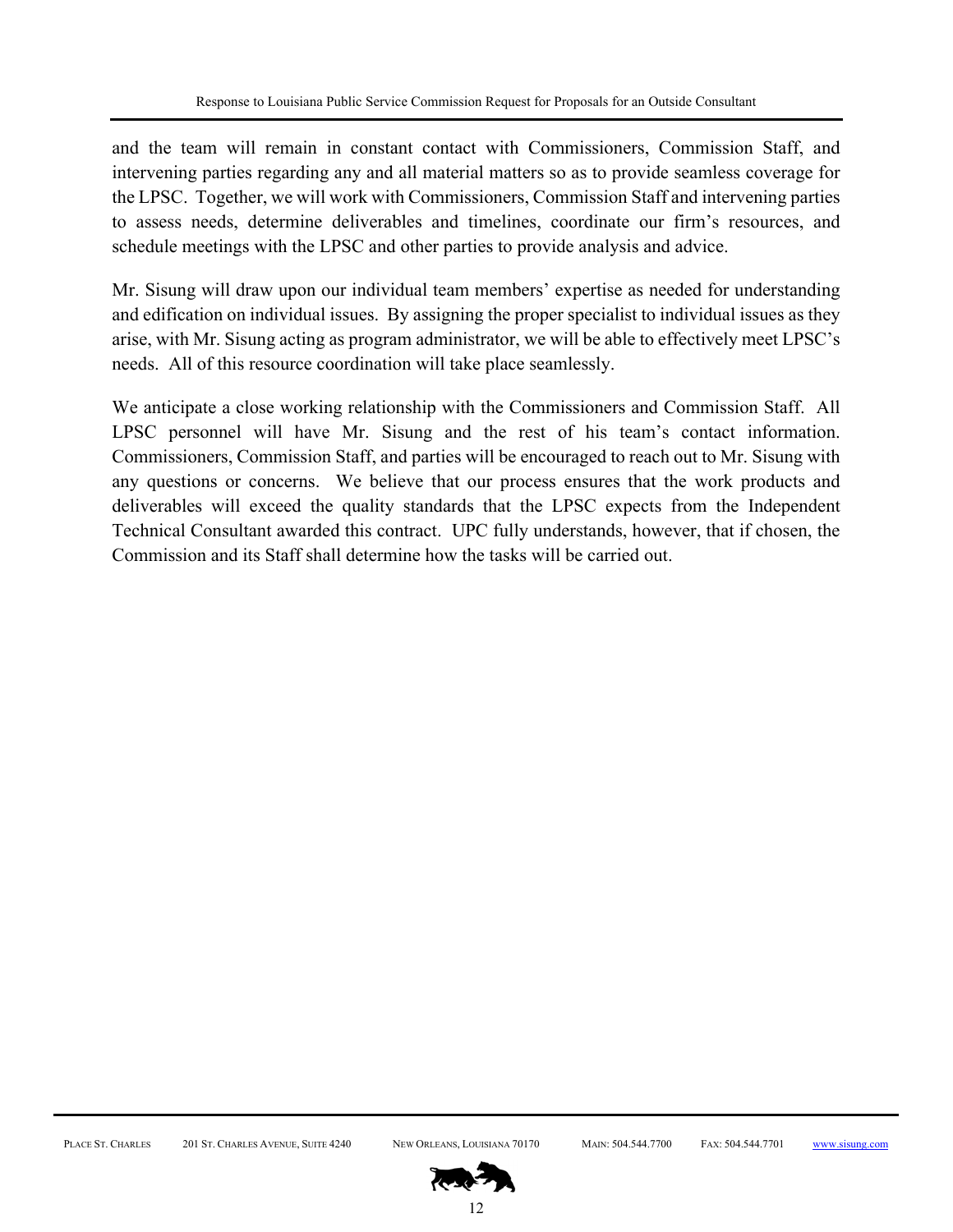# **C. COST PROPOSAL**

UPC is pleased to submit the following price proposal to the Commission for consideration. We estimate that the total cost of labor for the completion of this Docket would not exceed \$108,000. Our labor estimate is based upon the costs necessary to provide the Commission with the services of a dedicated team of finance professionals for the estimated three-year period of representation. Our standard hourly rates per hour vary per consultant from \$60.00/hour to \$400.00/hour, however we have discounted our fees for the Commission such that they range from 60.00/ hour to \$295.00 per hour.

We estimate that the total expenses necessary for the completion of this Docket would not exceed \$2,000. These costs reflect our estimate of the travel and lodging costs of experts over a threeyear period of representation: 2022, 2023, and 2024. Expenses would also be separately disclosed with proof of such expenses attached. UPC would request reimbursement for only those travelrelated expenses that are actually incurred. Expenses, where applicable, would be billed in accordance with state authorized rates as specified in the Travel Policies and Procedures Memorandum issued by the State of Louisiana, Division of Administration in effect at the time such expenses are incurred ("Allowable Expenses"). Any expenses that exceed the Allowable Expenses would be borne by UPC, unless otherwise specified by the Commission. Further, billed expenses would not exceed twenty percent (20%) of the total amount of billed fees at any given time.

We propose a total budget for the cost of labor and expenses for the completion of the services requested for LPSC RFP 22-16 are not to exceed  $$110,000$  ( $$108,000$  Labor +  $$2,000$  Expenses).

UPC understands that Staff would be able to request, and UPC would be required to provide, billing information at any time upon Staff's Request. Staff, working with UPC, would review all of the bills submitted for payment, including but not limited to conformity with the planning sessions and any amendments. UPC further understands that the Commission shall have the discretion to impose additional safeguards upon the potential bidders at the time such bids are put up for vote, and that it shall have the right to either accept such additional safeguards, or reject them and withdraw their bid. Further, at any time after UPC is selected and hired, the Staff and UPC may agree to further safeguards.

If selected, UPC bills would be rendered in strict accordance with the Commission's guidelines. UPC would only charge for actual hours of work performed and costs incurred. All UPC bills would be rendered monthly, and specifically identify and describe all work performed, the person performing such work, the time and charge for such work, and show the total amount billed to date and the authorized original estimate, in accordance with the Commission's August 4, 2004 General Order.

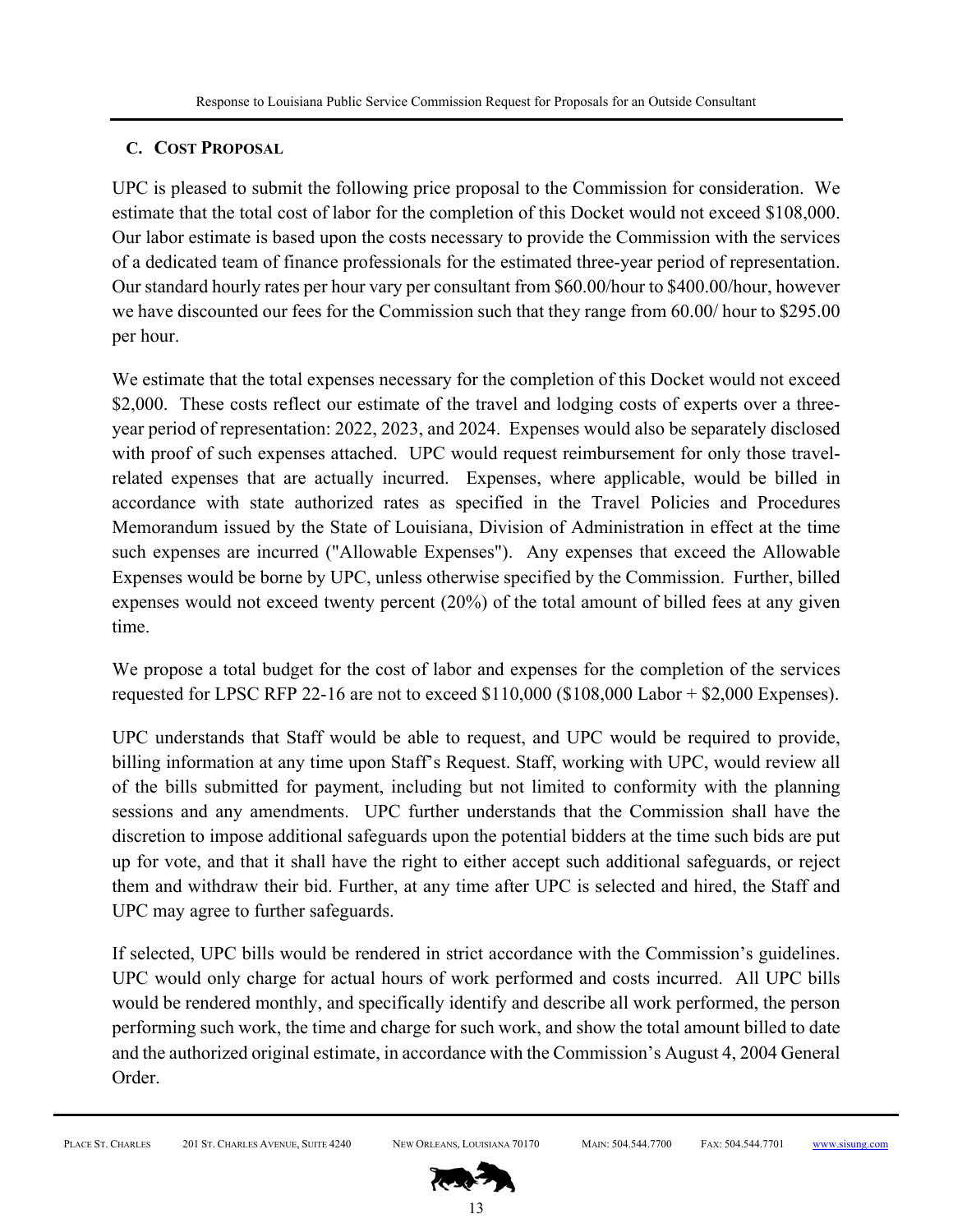### **D. CONFLICTS OF INTEREST**

United Professionals Company, LLC does not possess any conflicts of interest that would impair its ability to serve the Commission for the purposes of this RFP, but for the purpose of full disclosure, we hereby disclose:

1. SSC presently serves the State of Louisiana, Office of the Governor, Division of Administration through acting as a financial advisor, on an "on call" basis.

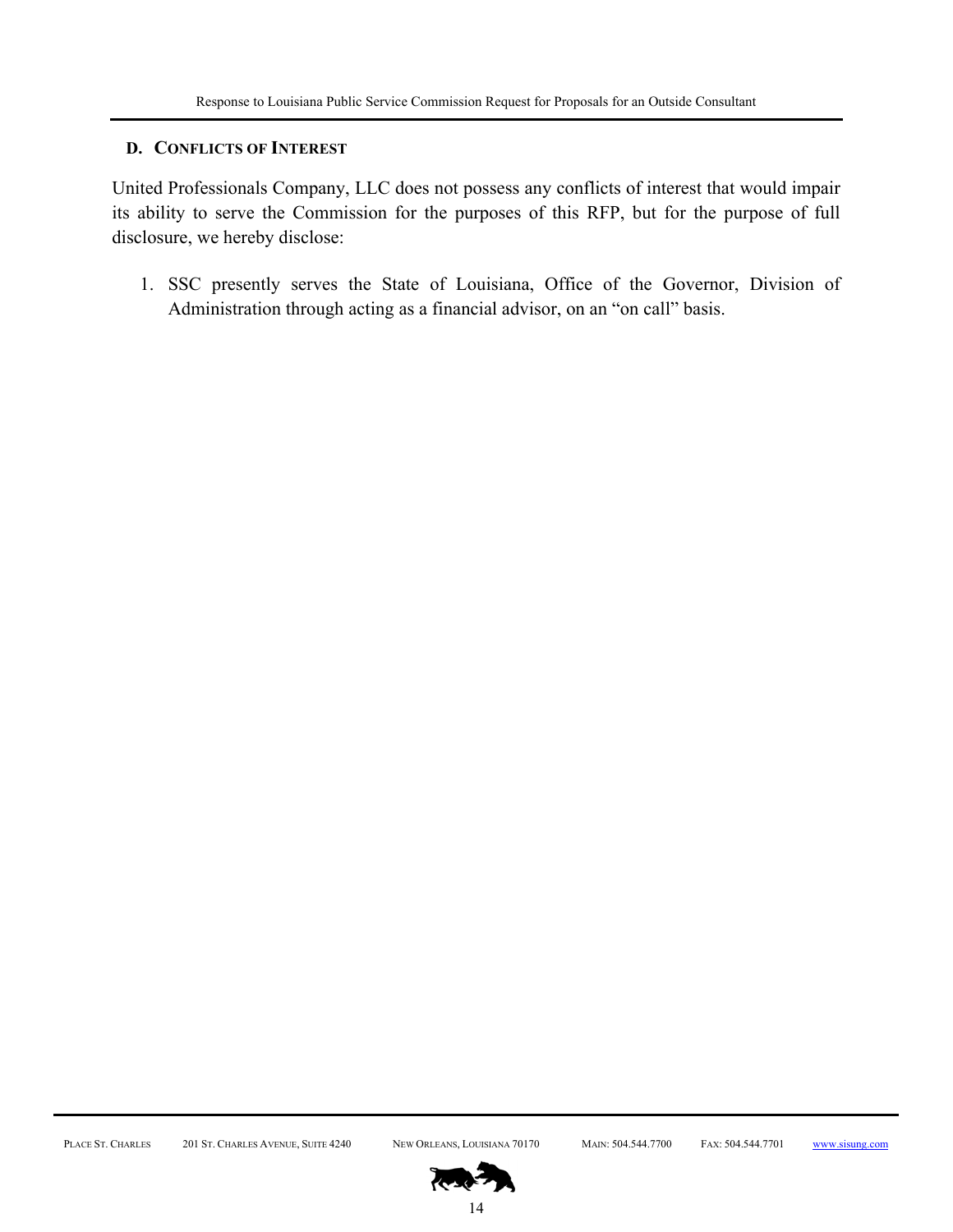#### **E. OTHER CURRENT REPRESENTATIONS**

Below are outlined a list of other matters in which we currently represent the Commission:

- 1. UPC presently serves the Commission through assisting Commission Staff in participating in and monitoring the Midcontinent Independent System Operator, Inc., Organization of MISO States, and Entergy Regional State Committee related matters.
- 2. UPC also presently serves the Commission through assisting Commission Staff in participating in and monitoring the Southwest Power Pool.

| LPSC Docket No. R-32975 | LPSC Docket No. U-35385 | LPSC Docket No. R-35462            |
|-------------------------|-------------------------|------------------------------------|
| LPSC Docket No. U-34354 | LPSC Docket No. X-34109 | LPSC Docket No. U-34447            |
| LPSC Docket No. U-34735 | LPSC Docket No. X-35071 | LPSC Docket No. U-34501            |
| LPSC Docket No. U-34617 | LPSC Docket No. X-35987 | LPSC Docket No. R-34758            |
| LPSC Docket No. U-31894 | LPSC Docket No. U-35324 | FERC Docket No. EL17-2219          |
| LPSC Docket No. U-33434 | LPSC Docket No. X-35983 | FERC Docket No. ER18-1247          |
| LPSC Docket No. U-34794 | LPSC Docket No. X-35508 | FERC Docket No. ER21-915           |
| LPSC Docket No. U-35407 | LPSC Docket No. U-35753 | FERC Docket Nos. ER17-2219, EL 17- |
| LPSC Docket No. U-35299 | LPSC Docket No. U-35936 | 93, EL17-41, EL 18-142, EL 18-204  |
| LPSC Docket No. U-35807 | LPSC Docket No. X-35500 | FERC Docket No. EL 18-152          |
| LPSC Docket No. U-35806 | LPSC Docket No. X-35741 | FERC Docket No. ER18-1182          |
| LPSC Docket No. X-35511 | LPSC Docket No. U-36002 | FERC Docket No. FERC ER 21-142     |
| LPSC Docket No. U-33244 | LPSC Docket No. R-34026 | FERC Docket No. ER21-530           |
| LPSC Docket No. U-34951 | LPSC Docket No. R-34029 | FERC Docket No. ER21-309           |
| LPSC Docket No. U-35205 | LPSC Docket No. R-34407 | FERC Docket No. RM18-9             |
| LPSC Docket No. U-35581 | LPSC Docket No. R-34754 | FERC Docket No. RM21-14            |
| LPSC Docket No. U-35565 | LPSC Docket No. R-35135 | FERC Docket No. ER18-94            |
| LPSC Docket No. U-35862 | LPSC Docket No. R-35136 | FERC Docket No. EL20-72            |
|                         |                         | FERC Docket No. EL21-56            |

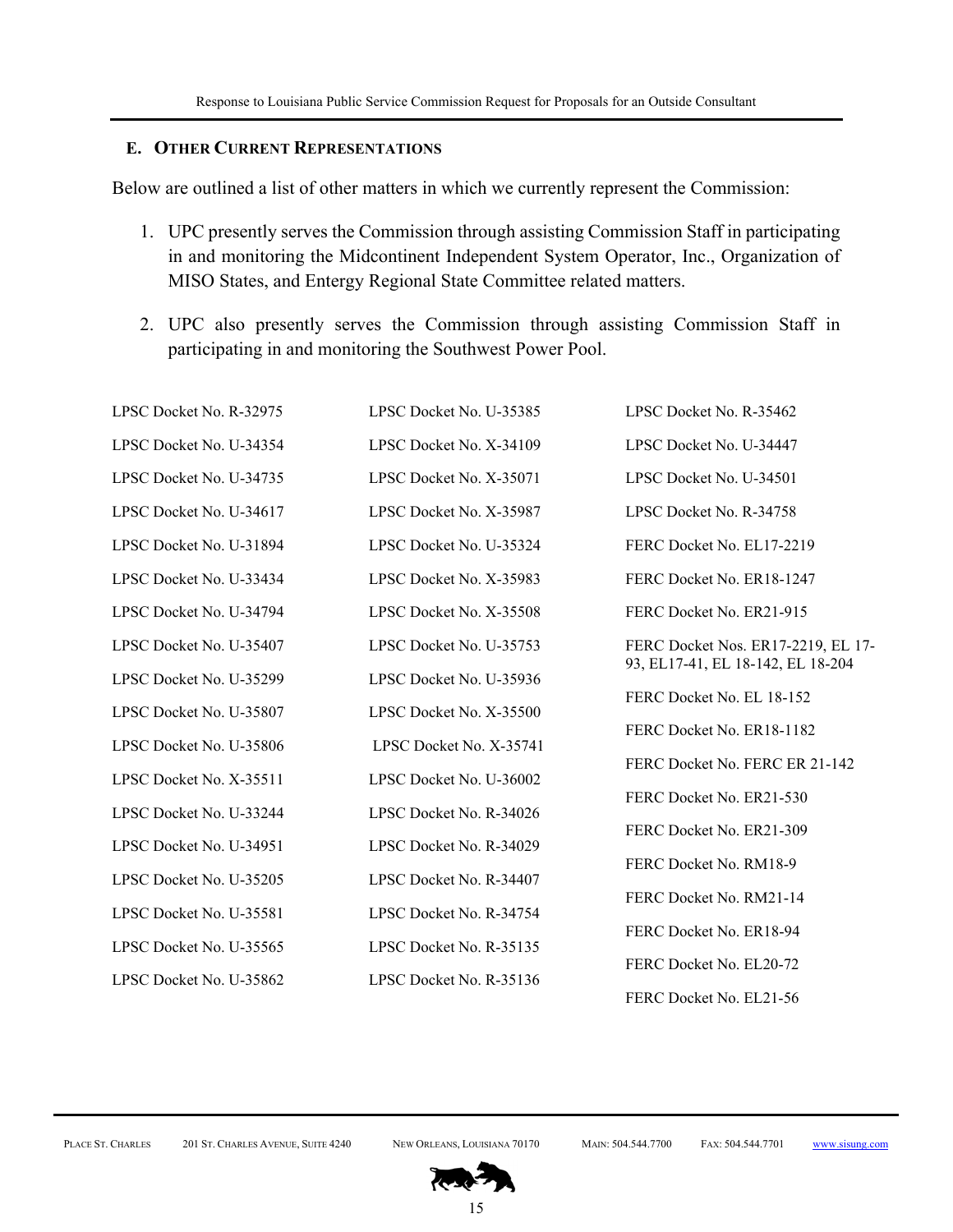# **F. CONCLUSION**

UPC appreciates this opportunity to respond to the Commission's RFP to serve as an outside consultant to assist Staff in the review and analysis of the filings and issues in this Docket. As detailed in the sections above, UPC and its affiliated Sisung Group Company are multifaceted and have extensive experience in a broad range of financially-related areas involving state and local governments. Because we are a Louisiana firm, all of whose employees are Louisiana residents, we take great pride in any and all work that we do that benefits the people of our state, and we believe this project provides just such an opportunity.

UPC has built a team of regulatory and utility finance and economics professionals and consultants, the members of which were specifically selected for their ability to serve the needs of the LPSC in this Docket. Together, our team of professionals and consultants has a vast amount of specific knowledge and experience, which will allow us to work closely with the Commission and its Staff as an outside consultant on this Docket. The multifaceted financial qualifications and experience offered by UPC's staff of regulatory and utilities finance experts and consultants, combined with our in-depth understanding of Louisiana laws, regulations and local issues, best position us to provide the Commission with the most extensive and comprehensive service.

Our professionals have a distinctive style that encourages personal service, excellence and integrity. We believe that the combination of our professionals' experience, our local Louisiana presence, our national expertise, and our proven track record of nearly thirty years of exceptional quality and integrity in our dealings offers the Commission an excellent choice for an outside consultant to assist it in this Docket.

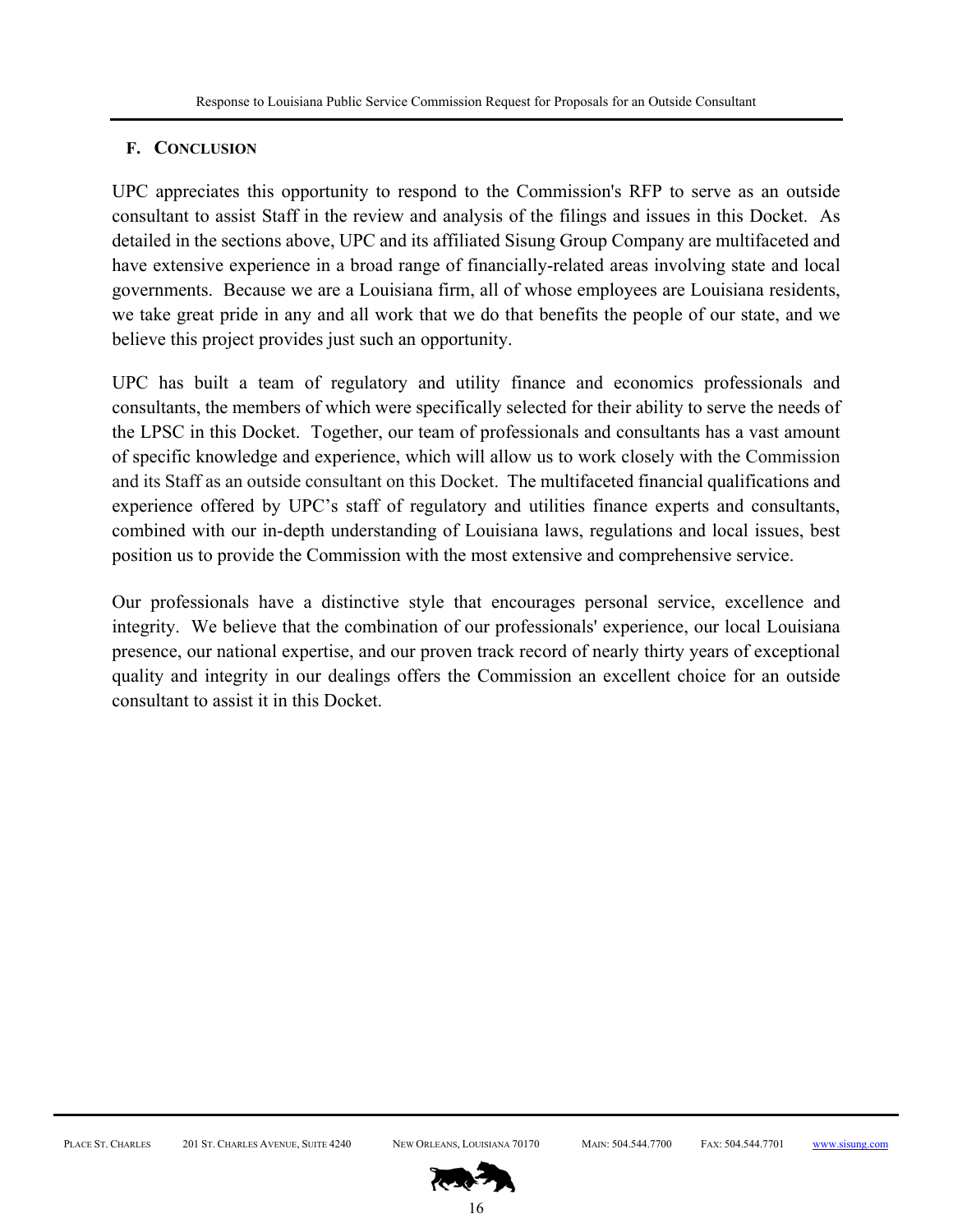**Appendix A: Resumes of Sisung Professionals Assigned to RFP 22-16** 

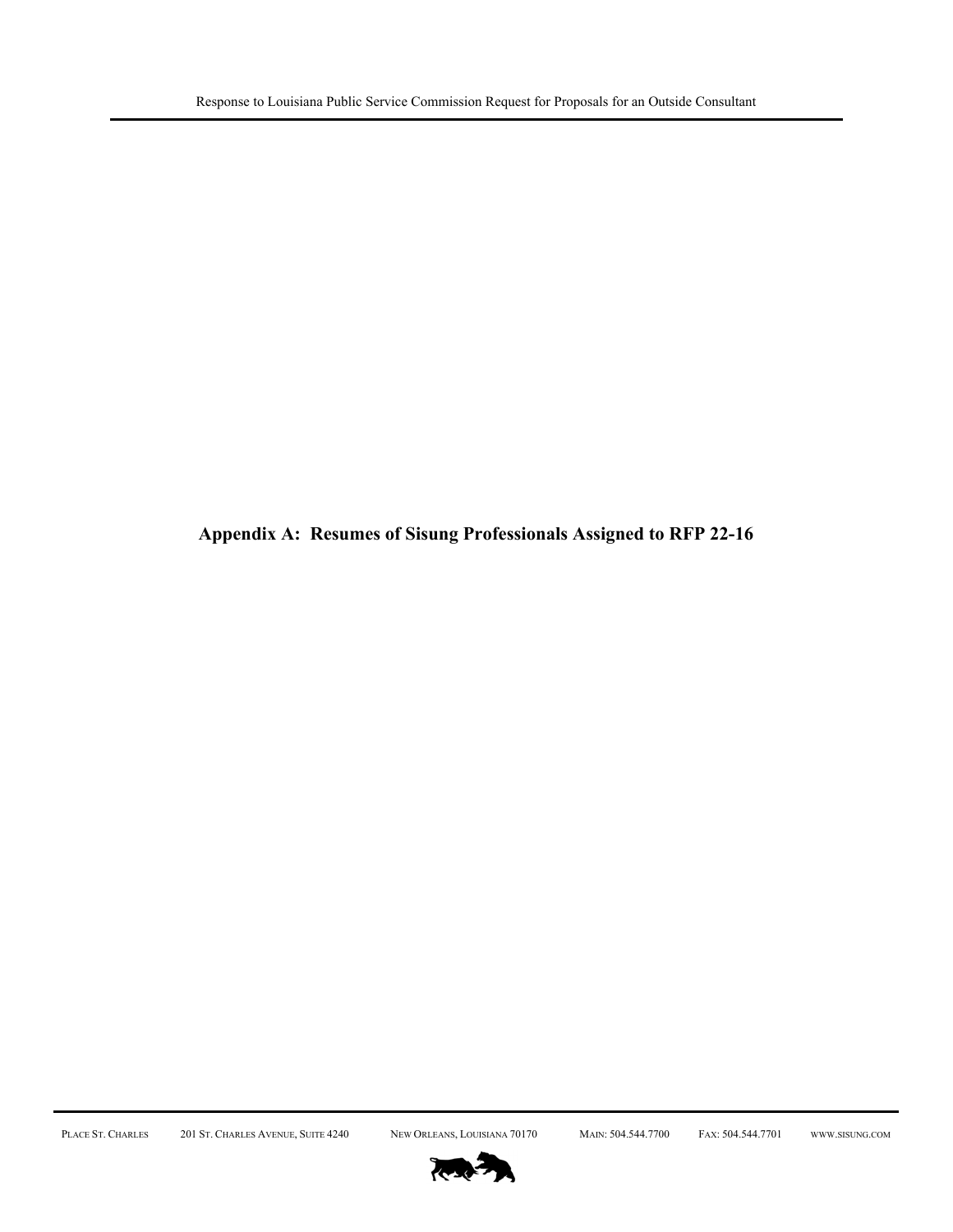

# **ROBERT LANE SISUNG**

Mr. Sisung earned a Bachelor of Science degree in Accounting from Louisiana State University. After graduation, he sat for and passed the Certified Public Accountant exam and subsequently attended Loyola University Law School where he earned a Juris Doctorate. After law school, Mr. Sisung earned an LL.M. in Tax Law from the University of Florida. Mr. Sisung is a fully licensed General Securities Representative, a licensed insurance agent in the state of Louisiana, and a member of the Louisiana State Bar.

Mr. Sisung has over two decades of experience in financial, real estate and investment transactions. His most recent projects include successful development and implementation of the Healthcare Finance Consulting and Financial Litigation Services/Regulatory Consulting business lines for the Sisung Group, where he specializes in providing consulting to regulators of utilities. The Sisung Group's work in these endeavors has produced hundreds of millions of dollars for the firms' clients and the state.

The Financial Litigation Services/Regulatory Consulting business line has primarily supported governmental entities in cases before tribunals. Mr. Sisung manages an array of regulatory and financial experts in coordinating a cohesive approach to providing expert witness services for complicated financial and regulatory matters. Mr. Sisung himself also provides expert testimony and assist in the creation of settlements and orders of judgment. His personal involvement in the representation of the LPSC has helped to provided critical and effective safeguarding of LPSCjurisdictional rate payers.

Mr. Sisung's previous endeavors include the successful creation, development and implementation of the corporate finance and mergers and acquisitions operations of Sisung Securities Corporation; the creation and operations of Sisung Capital that include raising and investing millions of dollars in venture capital funds in Louisiana; the creation and operation of the Sisung Film Finance Division; and the growth and management of over \$1 billion dollars in assets under management in Sisung Investment Management Services. Mr. Sisung also manages and directs all Sisung Group real estate, project management, and business development projects including multi-facility capital infrastructure projects. Mr. Sisung sits on the investment committee for Sisung Investment Management Services, LLC and also serves as in-house counsel for the five companies that comprise the Sisung Group.

Mr. Sisung serves as the primary point of contact for the LPSC, and he will be responsible for coordinating and managing all of our firm's resources, including the direct provision of consulting and litigation services.

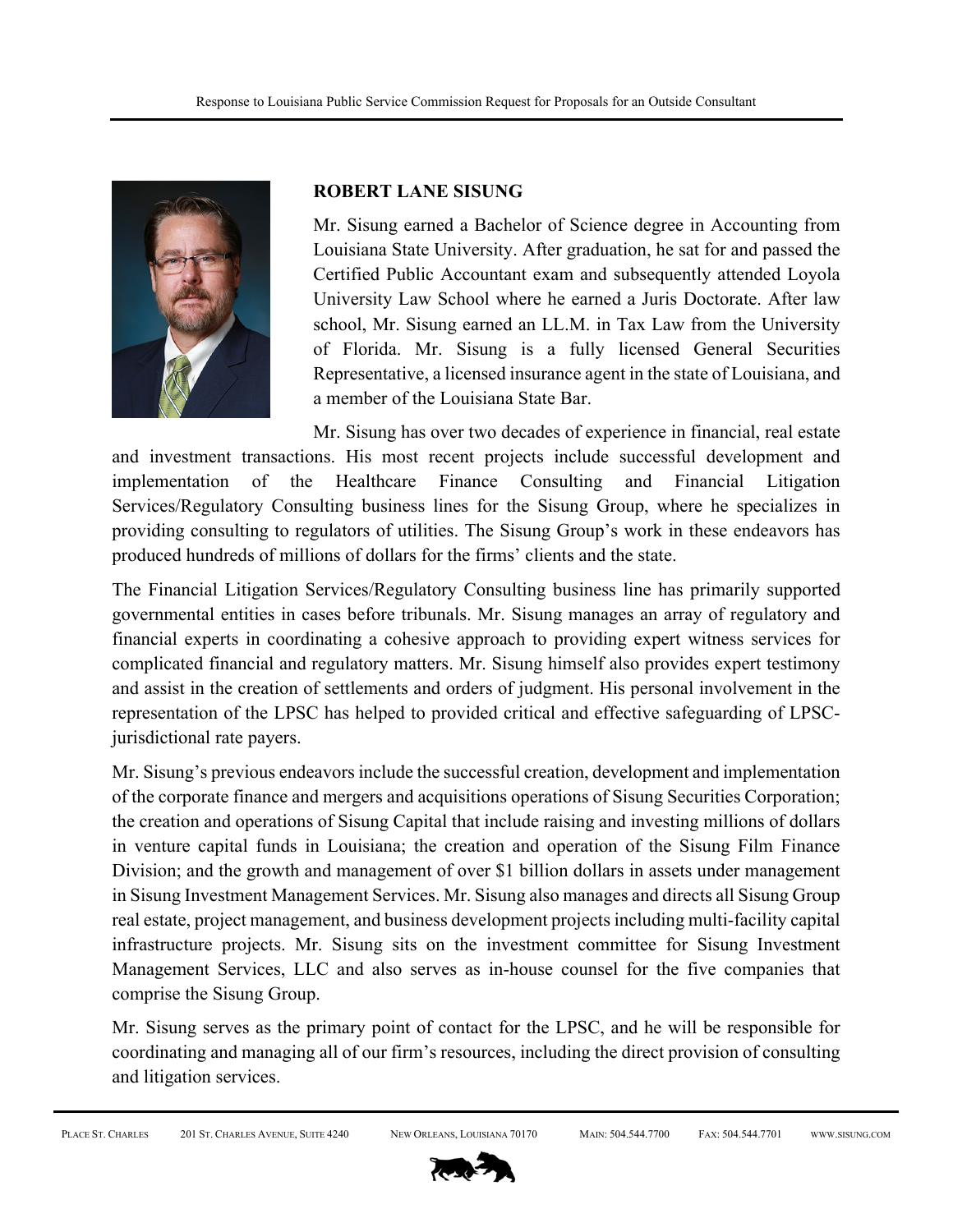

### **PAUL THOMAS CHASTANT, III**

Mr. Chastant holds a Bachelor of Science in Accounting and a Minor in History from Louisiana State University. He also holds a Juris Doctor from Tulane University Law School. Mr. Chastant is a member of the Louisiana State Bar, a Certified Public Accountant licensed to practice in Louisiana, and a Certified Mergers and Acquisitions Advisor.

Mr. Chastant has accounting and financial advisory consulting experience in areas that include external audit, acquisition due diligence, revenue and expenditure growth projection, litigation support, and business valuation, gained while working as a Financial Consulting and External Audit Staff Accountant with Postlethwaite & Netterville, one of the largest accounting firms in the state of

Louisiana. In this position, he assisted publicly traded companies' internal audit departments in assessing European foreign corporate subsidiaries' compliance with Sarbanes-Oxley Act reporting requirements. His financial consulting experience ranges from constructing detailed financial accounting and reporting policies and procedures manuals for clients to consulting on issues of cross-border financial consolidations, US GAAP financial reporting, and SEC reporting and compliance for US-based multi-national, public companies.

While at Tulane, Mr. Chastant's study of the law was concentrated on issues surrounding transaction law, including corporate law, mergers and acquisitions, practical aspects of hostile acquisitions, and corporate taxation. Prior to graduating Tulane, he completed an externship with The Louisiana Supreme Court Clerk of Court, where he was tasked with assisting in an ongoing revision to the Louisiana Supreme Court's Practice and Procedure Rules and assigned a project to begin drafting e-filing rules for the Louisiana Supreme Court.

Today, Mr. Chastant uses his accounting background and his legal expertise in his role as Vice President of Project Development for the Sisung Group. While at Sisung, Mr. Chastant has assisted in the successful development of the Financial Litigation Services Division and has used his qualifications and experience to help create a streamlined approach for financial experts to be able to support attorneys in the provision of litigation support for complex financial transactions. Mr. Chastant has assisted in every aspect from discovery to testimony to drafting of settlement agreements and orders for judgment.

Mr. Chastant will serve the LPSC in this Docket by serving as the secondary point of contact for the LPSC and providing consulting services on an as needed basis.

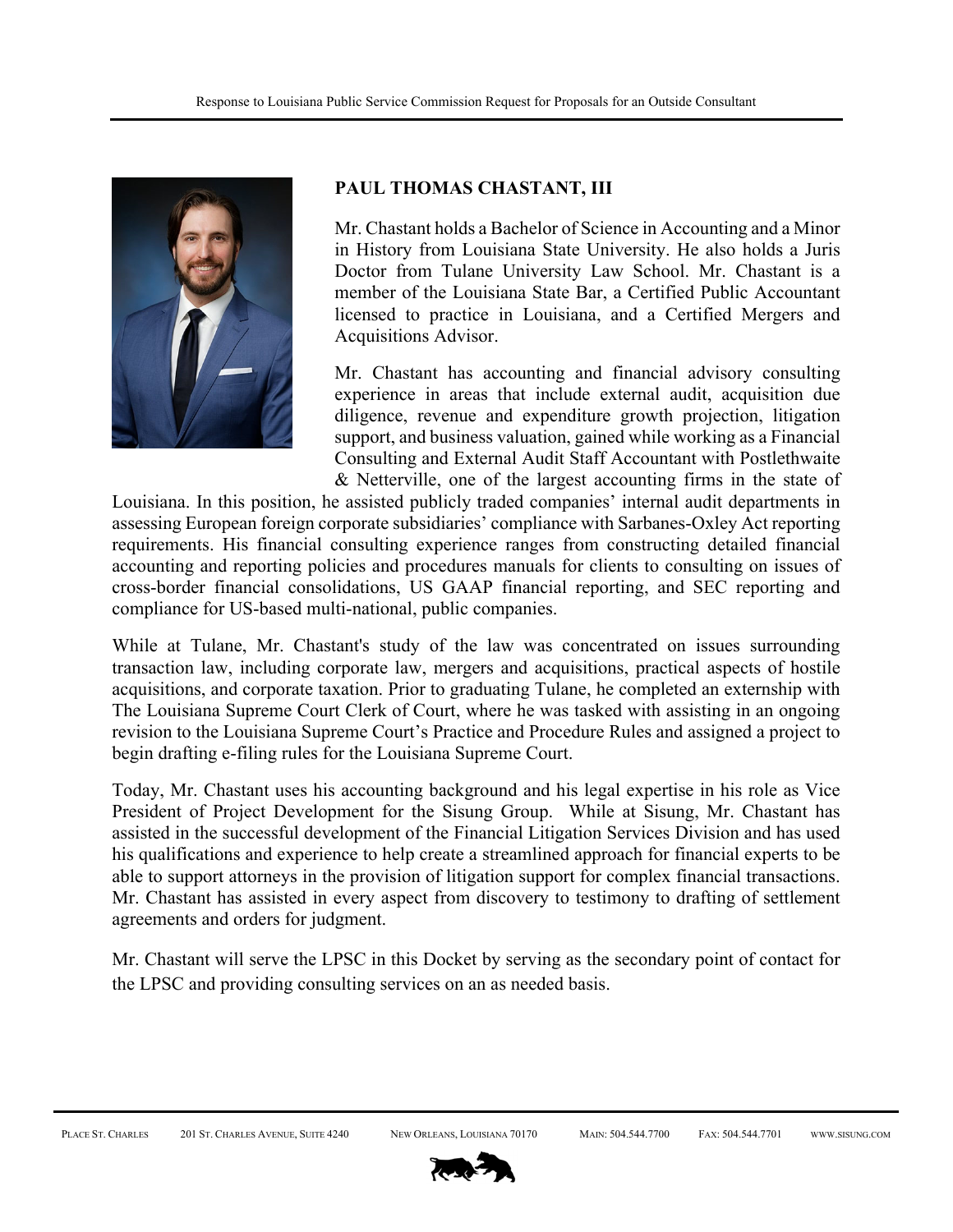

#### **JONATHAN BOURG**

Mr. Bourg holds a Bachelor of Science in Mechanical Engineering from Louisiana State University and a Juris Doctor, with honors, from Loyola University New Orleans College of Law. He is a member of the Louisiana State Bar Association.

Mr. Bourg has over a decade of experience in the regulated utility industry having formerly worked for Entergy Corporation in various regulatory roles including transmission policy, regulatory affairs, finance, and resource planning. His prior experience covers a wide array of utility-related matters, including generation resource and transmission certifications, regional transmission organization participation, tariff interpretation, and general regulatory policy. He also has an extensive background in

regulated utility ratemaking, and he has provided testimony before the Louisiana Public Service Commission in numerous proceedings.

Prior to attending law school, Mr. Bourg served as a mechanical engineer at a 1750 MW power station located in the metro New Orleans area. During his time there, he was responsible for the engineering oversight of all rotating equipment, and he managed the successful overhaul of two 750 MW turbines.

Mr. Bourg also has former litigation experience, having practiced law for over six years. His litigation experience includes both trial and appellate work in a variety of complex commercial litigation matters, including electric utility certifications, nation-wide toxic tort litigation, insurance coverage disputes, and ad valorem tax valuations.

Mr. Bourg brings his years of diverse regulated utility, engineering, and litigation experience to the table in offering a wide breadth of knowledge and expertise in his role as Vice President, Regulatory Policy at UPC.

Mr. Bourg will serve the LPSC in this Docket by providing consulting services on an as needed basis.

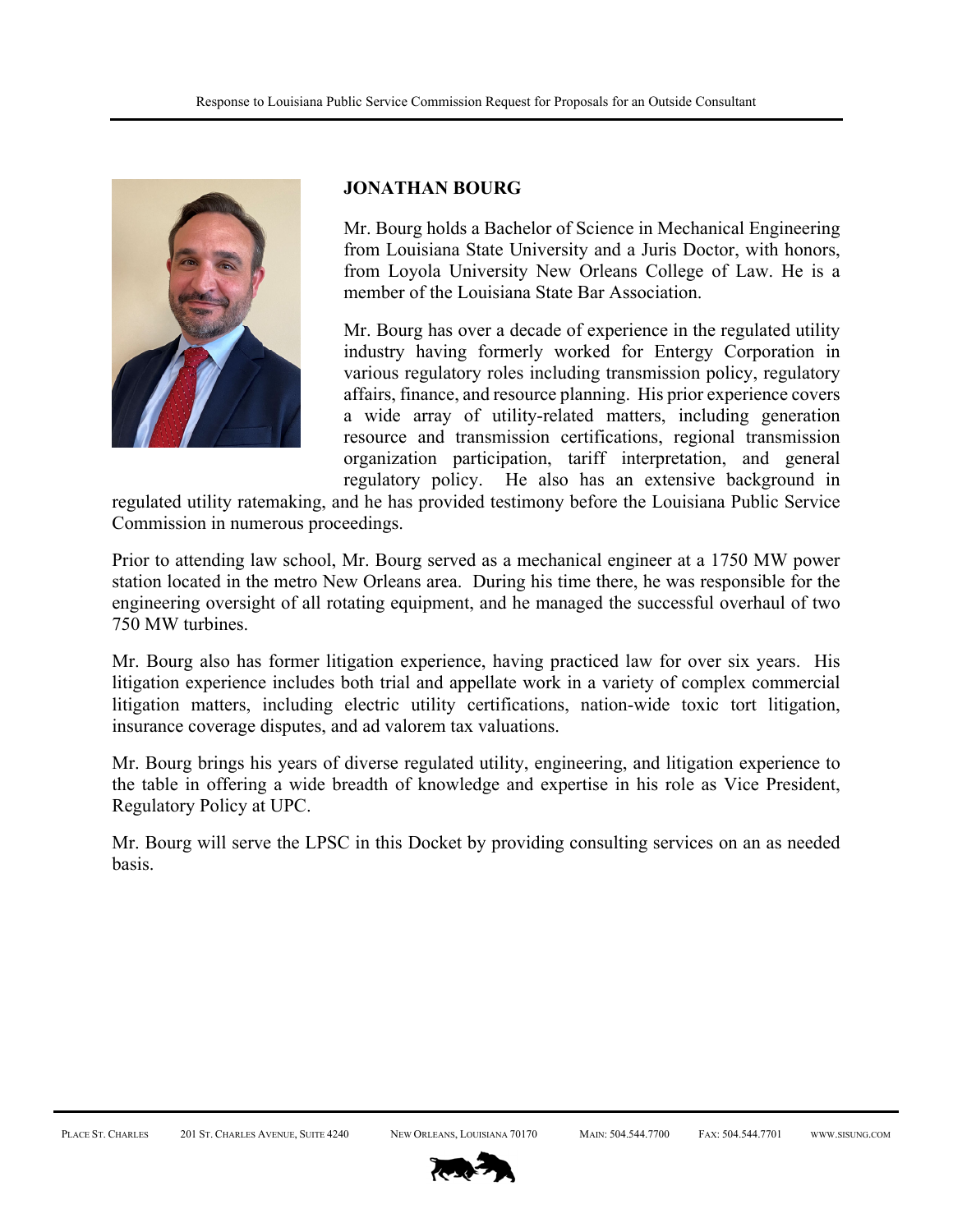

#### **JAKE CHAPMAN**

John A. "Jake" Chapman holds a Master of Business Administration degree with a concentration in finance and a Bachelor of Accountancy degree, both from the Joseph A. Butt, S.J., College of Business at Loyola University New Orleans.

As Vice President of Special Projects, Mr. Chapman is charged with overseeing the expansion of venture capital projects through the group's venture capital firm, Sisung Capital, a licensed Louisiana Capital Company (CAPCO) and Business and Industrial Development Corporation (BIDCO) primarily focusing on investments in Louisiana. Mr. Chapman's recent endeavors with Sisung's healthcare finance division involves working with governmental entities and healthcare providers to maximize Federal

Participation for eligible Medicaid expenditures. Mr. Chapman also assists in the operations and development of Sisung's capital markets, asset management, and program management groups.

Mr. Chapman is a registered investment advisory representative (Series 65), investment banking representative (Series 79), and has passed his FINRA Securities Industry Essentials exam. Additionally, Mr. Chapman maintains a Louisiana contractor's license for commercial building construction.

Prior to joining The Sisung Group in December of 2012, Mr. Chapman worked for over five years with a large regional grocery conglomerate in various store-level customer service management positions before becoming a district operations trainer, providing store support to newly hired associates across the New Orleans and Baton Rouge areas.

In addition to serving on boards for numerous volunteer and civic organizations, Mr. Chapman actively volunteers with Alpha Kappa Psi, the world's oldest, largest, and most prestigious professional business fraternity, overseeing and advising collegiate chapters across the gulf south.

Mr. Chapman will serve the LPSC in this Docket by providing consulting services on an as needed basis.

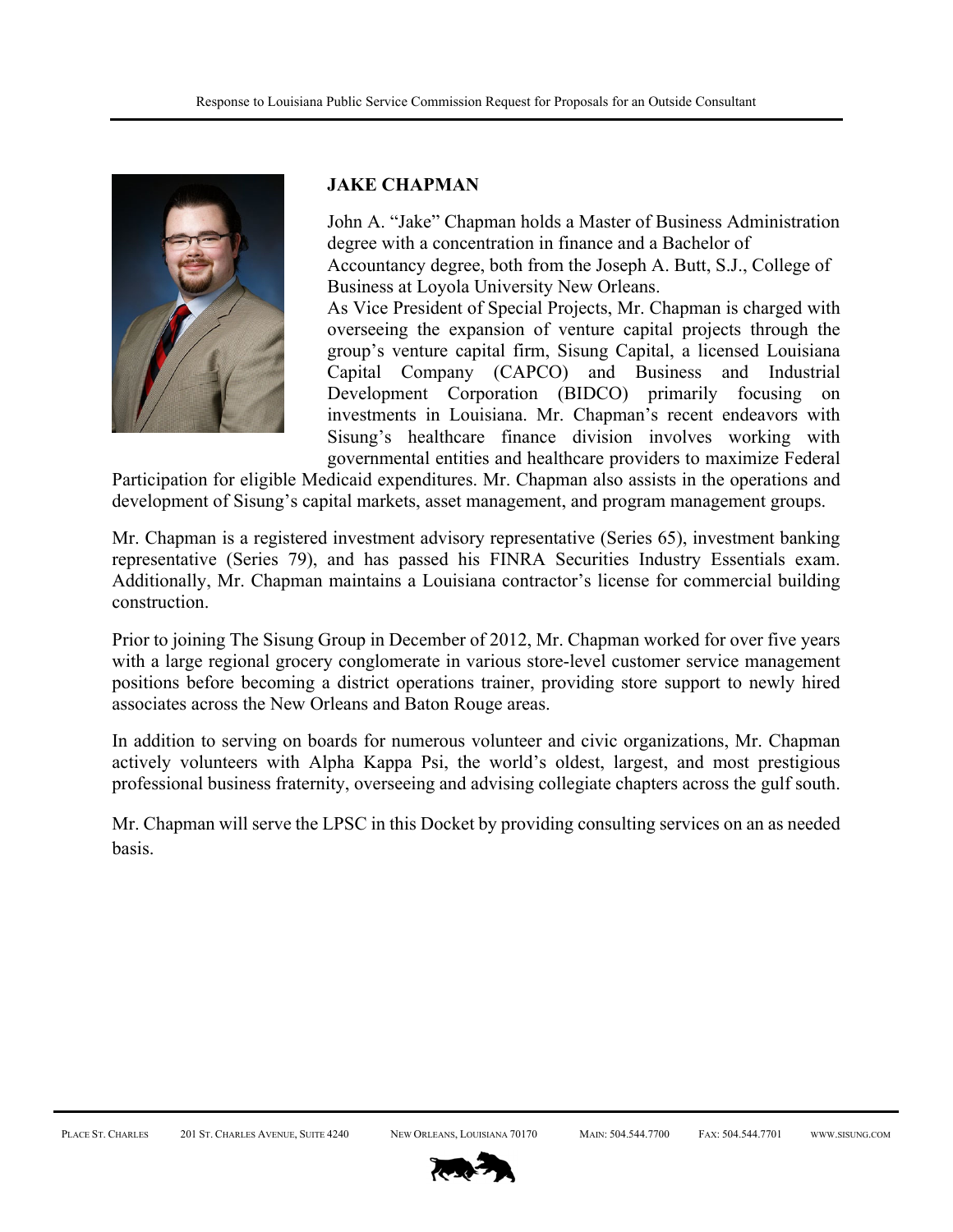

### **J. THOMAS MCGUCKIN, PH.D.**

Dr. McGuckin holds a Bachelor of Arts in Economics from Pomona College, a Masters of Economics from Colorado State University, and a Ph.D. in Economics from the University of Wisconsin. Dr. McGuckin is a member of both the American Economics Association and the National Association of Regulatory Utility Commissioners.

Dr. McGuckin is retired from New Mexico State University where he was a Professor of Economics for thirty-three years. He has also been an associate for the Center for Public Utilities at New Mexico State University, whose program offerings are officially sectioned by the National Association of Regulatory Utility Commissioners.

Dr. McGuckin is an economics expert in the fields of utilities in electricity, water, wastewater, natural gas and solid waste. In this role, he has provided detailed technical and policy analyses and recommendations to numerous state and federal regulatory bodies. He has focused his consulting efforts on performing cost of service analysis, rate analysis and rate design, regulatory policy development, utility governance, and planning and cost allocation processes for investorowned electric utility companies. His experience has allowed him to build an in-depth knowledgebase on a wide array of topics including: the appropriate accounting standards and practices for electric utilities, resource planning and resource adequacy, cost recovery mechanisms for utilities, regional transmission planning organizations and ancillary services markets, day ahead energy and operating reserves markets and real time energy and operating reserves markets, transmission hedges, annual revenue rights and financial transmission rights, fuel cost recovery, qualified facilities, avoided cost, certification of transmission, certification of generation or power supply purchases, competitive procurement of supply side resources, market forecasting and futures, and federal regulations impacting or potentially impacting utilities' operations and/or policy.

Dr. McGuckin now pulls from his background and experience in serving the Sisung Group as its chief expert regulatory consultant.

Dr. McGuckin will serve the LPSC in this Docket by providing economics-related consulting services on an as needed basis.

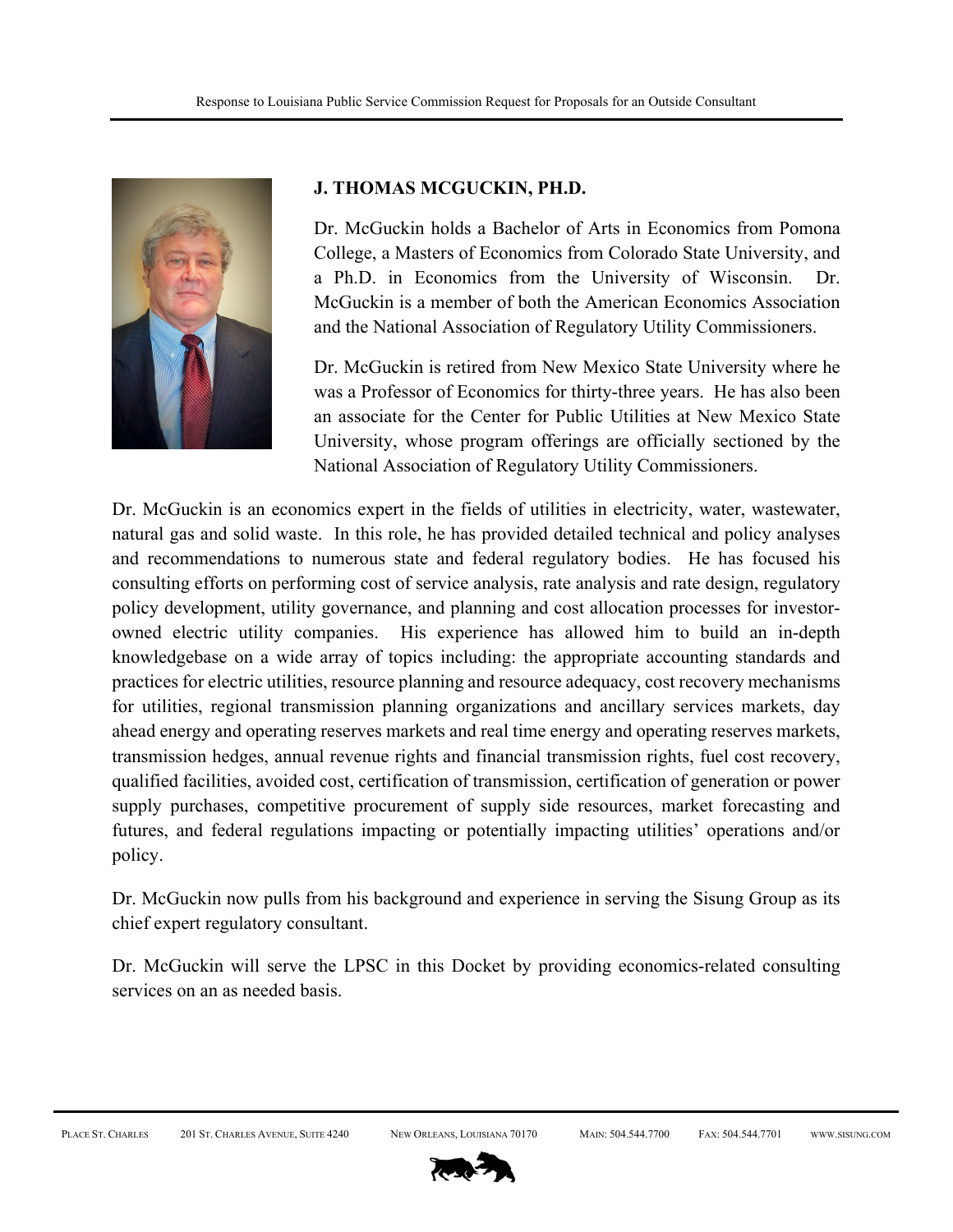

#### **ROYAL ALEXANDER**

Mr. Alexander holds a Bachelor of Arts from Louisiana State University. He also holds a Juris Doctor from Oklahoma City University School of Law. Mr. Alexander is a member of the Louisiana State Bar.

After law school, Mr. Alexander clerked for U.S. District Judge Rebecca F. Doherty in Lafayette, Louisiana and also interned for U.S. District Judge Richard Haik during the voluminous and complex Combustion environmental tort litigation involving CERTCLA/Superfund claims. Mr. Alexander is a frequent lecturer on state and federal constitutional issues, including implication eminent domain, the Takings Clause and

Commerce Clause/interstate commerce.

Mr. Alexander has worked in Washington D.C. for three different Members of Congress and also worked for the Federal Motor Carrier Safety Administration. During his tenure in Washington, he worked with the Department of Energy and FERC on several energy related issues. In Addition his work on DOE issues included numerous energy research project e.g. nuclear energy and security, energy tax incentives, and hydropower and geothermal energy. He currently has his private law practice in Shreveport, Louisiana.

Mr. Alexander will serve the LPSC in this Docket by providing legal-related consulting services to the Commission on an as needed basis.